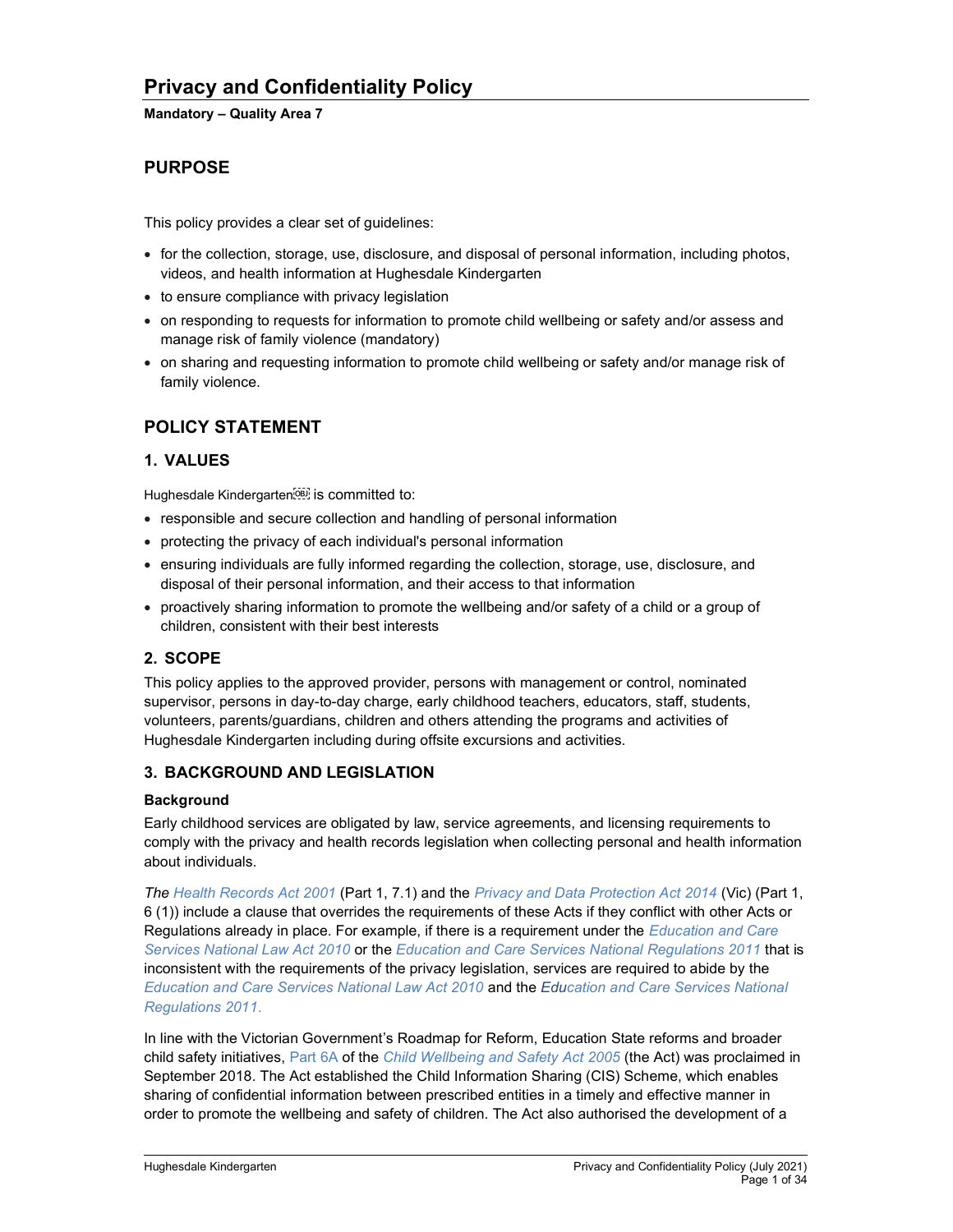web-based platform that will display factual information about children's participation in services known as the Child Link Register (to become operational by December 2021). The Child Link Register aims to improve child wellbeing and safety outcomes, monitor and support the participation in government-funded programs and services for children in Victoria.

Alongside the CIS Scheme, the Family Violence Protection Act 2008 includes the Family Violence Information Sharing (FVIS) Scheme and the Family Violence Multi-Agency Risk Assessment and Management (MARAM) Framework, which enables information to be shared between prescribed entities to assess and manage family violence risk to children and adults. The MARAM Framework can be used by all services including ECEC services that come into contact with individuals and families experiencing family violence. The MARAM Framework aims to establish a system-wide shared understanding of family violence. It guides professionals across the continuum of service responses, across the range of presentations and spectrum of risk. It provides information and resources that professionals need to keep victim survivors safe, and to keep perpetrators in view and hold them accountable for their actions.

### Legislation and standards

Relevant legislation and standards include but are not limited to:

- Associations Incorporation Reform Act 2012 (Vic)
- Child Wellbeing and Safety Act 2005
- Child Wellbeing and Safety (Information Sharing) Amendment Regulations 2020
- Education and Care Services National Law Act 2010
- Education and Care Services National Regulations 2011: Regulations 181, 183
- Family Violence Protection Amendment (Information Sharing) Act 2017
- Freedom of Information Act 1982 (Vic)
- Health Records Act 2001 (Vic)
- National Quality Standard, Quality Area 7: Governance and Leadership Management
- Standard 7.3: Administrative systems enable the effective management of a quality service
- Privacy Act 1988 (Cth)
- Privacy Amendment (Enhancing Privacy Protection) Act 2012 (Cth)
- Privacy and Data Protection Act 2014 (Vic)
- Privacy Regulations 2013 (Cth)
- Public Records Act 1973 (Vic)

## 4. DEFINITIONS

The terms defined in this section relate specifically to this policy. For commonly used terms e.g. Approved Provider, Nominated Supervisor, Regulatory Authority etc. refer to the General Definitions section of this manual.

Child Information Sharing Scheme (CISS): enables Information Sharing Entities (ISE) (refer to Definitions) to share confidential information about any person to promote the wellbeing and/or safety of a child or group of children. The CISS works in conjunction with existing information sharing legislative provisions. All Victorian children from birth to 18 years of age are covered. Unborn children are only captured when there has been a report to Child First or Child Protection. Consent is not required from any person when sharing under CISS. The CISS does not affect reporting obligations created under other legislation, such as mandatory reporting obligations under the Children, Youth and Families Act 2005.

Child Safe Standards: Promotes the safety of children, prevent child abuse, and ensure organisations have effective processes in place to respond to and report all allegations of child abuse.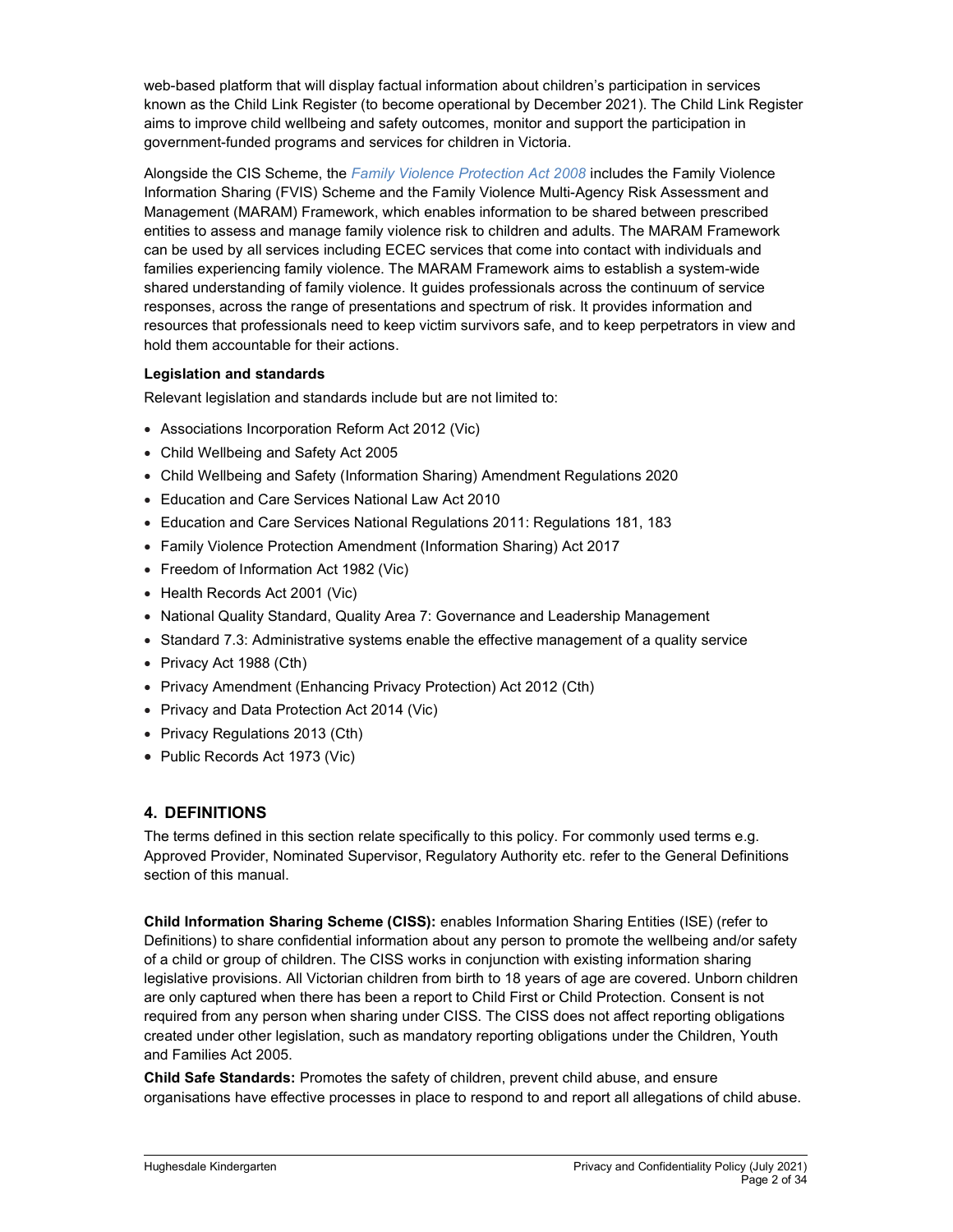Confidential information: For the purposes of this policy; the CISS and FVISS, the health information and identifiers for the Health Records Act 2001 and the personal information for the Privacy and Data Protection Act 2014, including sensitive information (such as a criminal record), and unique identifiers.

Data breach: Unauthorised access or disclosure of personal information, or loss of personal information.

Discloser: In the context of the Schemes, this is defined as sharing confidential information for the purpose of promoting the wellbeing or safety of a child or group of children. In the context of family violence, this is defined as when someone tells another person about violence that they have experienced, perpetrated or witnessed.

Family Violence Information Sharing Scheme (FVISS): enables the sharing of relevant information between authorised organisations to assess or manage risk of family violence.

Freedom of Information Act 1982: Legislation regarding access and correction of information requests.

Health information: Any information or an opinion about the physical, mental, or psychological health or ability (at any time) of an individual.

Health Records Act 2001: State legislation that regulates the management and privacy of health information handled by public and private sector bodies in Victoria.

Identifier/Unique identifier: A symbol or code (usually a number) assigned by an organisation to an individual to distinctively identify that individual while reducing privacy concerns by avoiding the use of the person's name.

Information Sharing Entities (ISE): are authorised to share and request relevant information under the Child Information Sharing Scheme and the Family Violence Information Sharing Scheme (the Schemes) and required to respond to requests from other ISEs. All ISEs are mandated to respond to all requests for information.

Multi-Agency Risk Assessment and Management Framework (MARAM): Sets out the responsibilities of the organisation in identifying, assessing, and managing families and guide information sharing under both CIS and FVIS schemes wherever family violence is present.

Notifiable Data Breaches scheme (NDB): A Commonwealth scheme that ensures any organisation or agency covered by the Privacy Act 1988 notifies affected individuals and the Office of the Australian Information Commissioner (OAIC) when a data breach is likely to result in serious harm to an individual whose personal information is involved.

Personal information: Recorded information (including images) or opinion, whether true or not, about a living individual whose identity can reasonably be ascertained.

Privacy and Data Protection Act 2014: State legislation that provides for responsible collection and handling of personal information in the Victorian public sector, including some organisations, such as early childhood services contracted to provide services for government. It provides remedies for interferences with the information privacy of an individual and establishes the Commissioner for Privacy and Data Protection.

**Privacy Act 1988:** Commonwealth legislation that operates alongside state or territory Acts and makes provision for the collection, holding, use, correction, disclosure, or transfer of personal information. The Privacy Amendment (Enhancing Privacy Protection) Act 2012 (Cth) introduced on 12 March 2014 has made extensive amendments to the Privacy Act 1988. Organisations with a turnover of \$3 million per annum or more must comply with these regulations.

Privacy breach: An act or practice that interferes with the privacy of an individual by being contrary to, or inconsistent with, one or more of the Information Privacy Principles (refer to Attachment 2) or the new Australian Privacy Principles (refer to Attachment 7) or any relevant code of practice.

Public Records Act 1973 (Vic): Legislation regarding the management of public sector documents.

Risk Assessment Entity (RAE): Under FVISS, there is also a subset of specialist ISEs known as Risk Assessment Entities that are able to receive and request information for a family violence assessment purpose. RAEs have specialised skills and authorisation to conduct family violence risk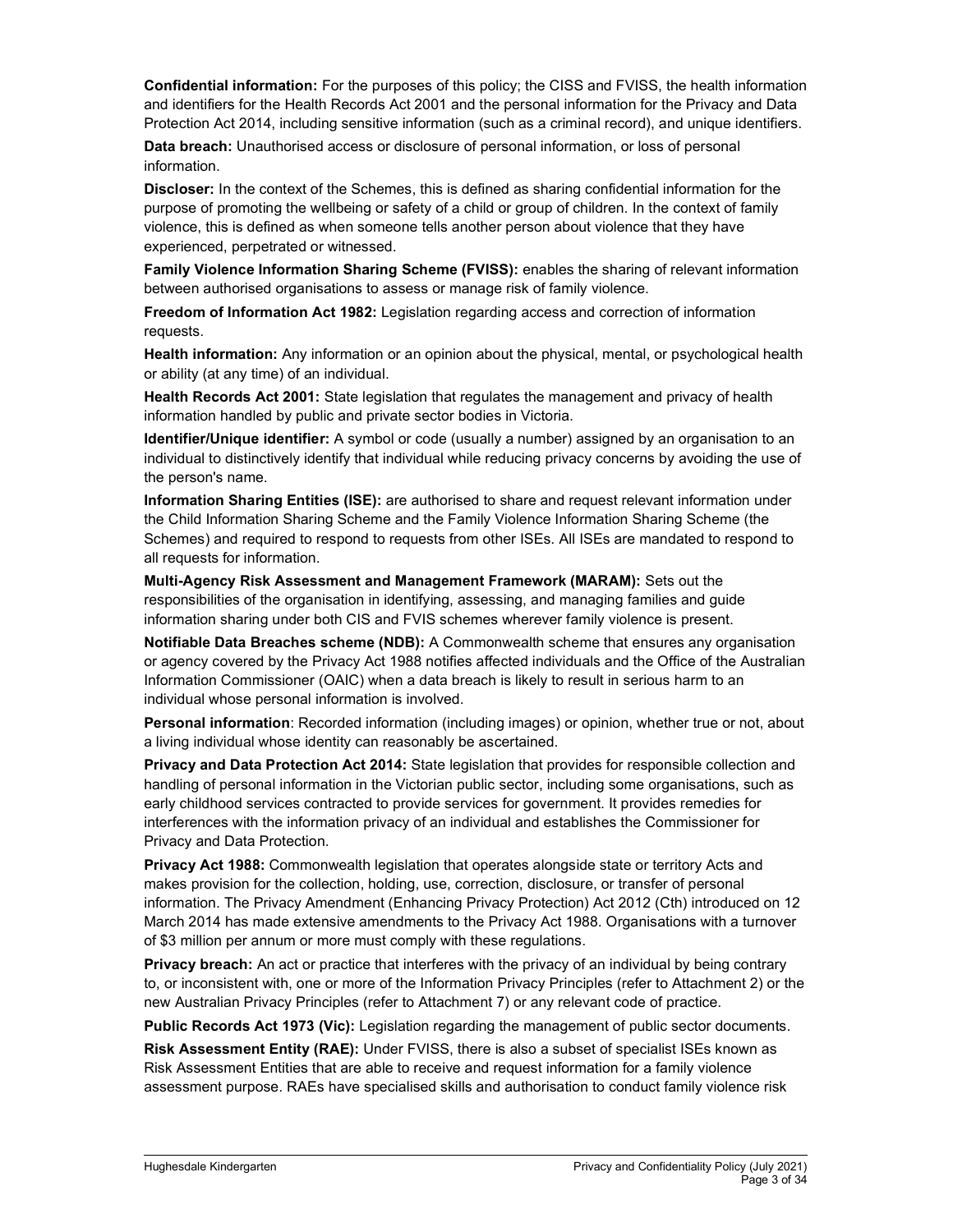assessment, examples can include but not limited to Victorian Police, child protection, family violence service and some Orange Door services.

Sensitive information: Information or an opinion about an individual's racial or ethnic origin, political opinions, membership of a political association, religious beliefs or affiliations, philosophical beliefs, membership of a professional or trade association, membership of a trade union, sexual preference or practices, or criminal record. This is also considered to be personal information.

## 5. SOURCES AND RELATED POLICIES

#### Sources

- Australia Not-for-profit Law Guide (2017), Privacy Guide: A guide to compliance with privacy laws in Australia: www.nfplaw.org.au/sites/default/files/media/Privacy\_Guide\_Cth.pdf
- Child Care Service Handbook Version 2, 2019: www.dese.gov.au/resources-child-careproviders/resources/child-care-provider-handbook
- Child Information Sharing Scheme Ministerial Guidelines: www.vic.gov.au/guides-templates-toolsfor-information-sharing
- ELAA Early Childhood Management Manual: www.elaa.org.au
- Family Violence Multi-Agency Risk Assessment and Management Framework: www.vic.gov.au/sites/default/files/2019-01/Family%20violence%20multiagency%20risk%20assessment%20and%20management%20framework.pdf
- Guidelines to the Information Privacy Principles: www.oaic.gov.au/privacy/australian-privacyprinciples-guidelines/
- Information Sharing and Family Violence Reforms Contextualised Guidance: www.education.vic.gov.au/childhood/professionals/health/childprotection/Pages/ecunderstanding.as px
- Information Sharing and Family Violence Reforms Toolkit: www.vic.gov.au/guides-templates-toolsfor-information-sharing
- Ministerial Guidelines for the Family Violence Information Sharing Scheme: www.vic.gov.au/familyviolence-information-sharing-scheme
- Office of Australian Information Commissioner, Data breach preparation and response: www.oaic.gov.au/privacy/guidance-and-advice/data-breach-preparation-and-response
- Office of the Health Complaints Commissioner: https://hcc.vic.gov.au
- Office of the Victorian Information Commissioner, Child information sharing scheme and privacy law in Victoria: https://ovic.vic.gov.au/wp-content/uploads/2019/01/20190109-Child-information-sharingscheme-FAQs-1.pdf
- Office of the Victorian Information Commissioner: https://ovic.vic.gov.au
- Privacy Guide, 2020: www.nfplaw.org.au/privacy

#### Service policies

- Child Safe Environment
- Code of Conduct
- Complaints and Grievances
- Delivery and Collection of Children
- Enrolment and Orientation
- Information, Communication and Technology
- Staffing
- Inclusion and Equity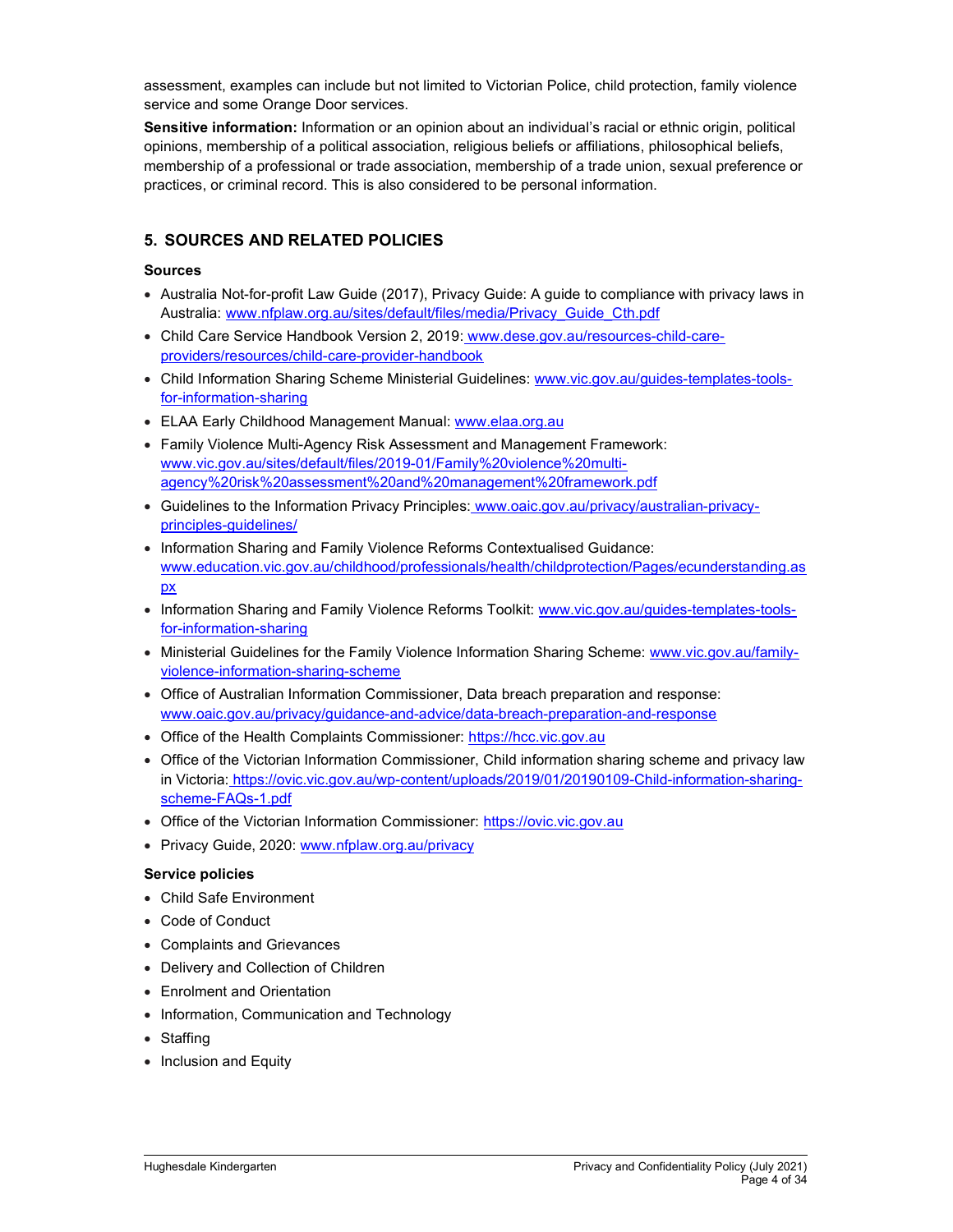## PROCEDURES

### The approved provider and persons with management and control is responsible for:

- ensuring all records and documents are maintained and stored in accordance with Regulations 181 and 183 of the Education and Care Services National Regulations 2011
- ensuring the service complies with the requirements of the Health Privacy Principles as outlined in the Health Records Act 2001, the Information Privacy Principles as outlined in the Privacy and Data Protection Act 2014 (Vic) and, where applicable, the Australia Privacy Principles as outlined in the Privacy Act 1988 (Cth) and the Privacy Amendment (Enhancing Privacy Protection) Act 2012 (Cth), by taking proactive steps to establish and maintain internal practices, procedures, and systems that ensure compliance with privacy legalisations including:
	- $-$  identifying the kind of personal, sensitive, and health information that will be collected from an individual or a family
	- communicating the reason why personal, sensitive, and health information is being collected, and how it will be stored, used, and disclosed, and managed and are provided with the service's Privacy Statement (refer to Attachment 4) and all relevant forms
	- communicating how an individual or family can access and/or update their personal, sensitive, and health information at any time, to make corrections or update information (refer to Attachment 4)
	- communicating how an individual or family can complain about any breaches of the privacy legislation, and how the service will deal with these complaints
- ensuring a copy of this policy, including the Privacy Statement, is prominently displayed at the service and/or electronically accessible, is up to date and available on request
- the management of privacy risks at each stage of the information lifecycle, including collection, use, disclosure, storage, destruction or de-identification
- protecting personal information from misuse, interference, loss and unauthorised access, modification or disclosure, as well as unauthorised access, modification or disclosure.
- identifying and responding to privacy breaches, handling access and correction requests, and receiving and responding to complaints and inquiries
- providing regular staff training and information on how the privacy legislation applies to them and the service
- appropriate supervision of staff who regularly handle personal, sensitive, and health information
- ensuring that personal, sensitive, and health information is only collected by lawful and fair means, and is accurate and complete
- providing adequate and appropriate secure storage for personal, sensitive, and health information collected by the service, including electronic storage (refer to Attachment 2)
- ensuring that records and documents are kept in accordance with Regulation 183
- notifying an individual or family if the service receives personal, sensitive and health information about them from another source as soon as practicably possible
- ensuring that if personal, sensitive and health information needs to be transferred outside of Victoria, that the individual or family that it applies to has provided consent, or if the recipient of the personal information is subject to a law or binding scheme.
- ensuring that unique identifiers are not adopted, used or disclosed unless lawfully required to (refer to Attachment 2)
- ensuring reasonable steps to destroy personal and health information and ensure it is de-identified if the information is no longer required for any purpose as described in Regulations 177, 183, 184 (refer to Attachment 1)
- complying with the Notifiable Data Breaches Scheme (refer to Definitions) which imposes an obligation to notify individual whose personal information is in a data breach that is likely to result in serious harm.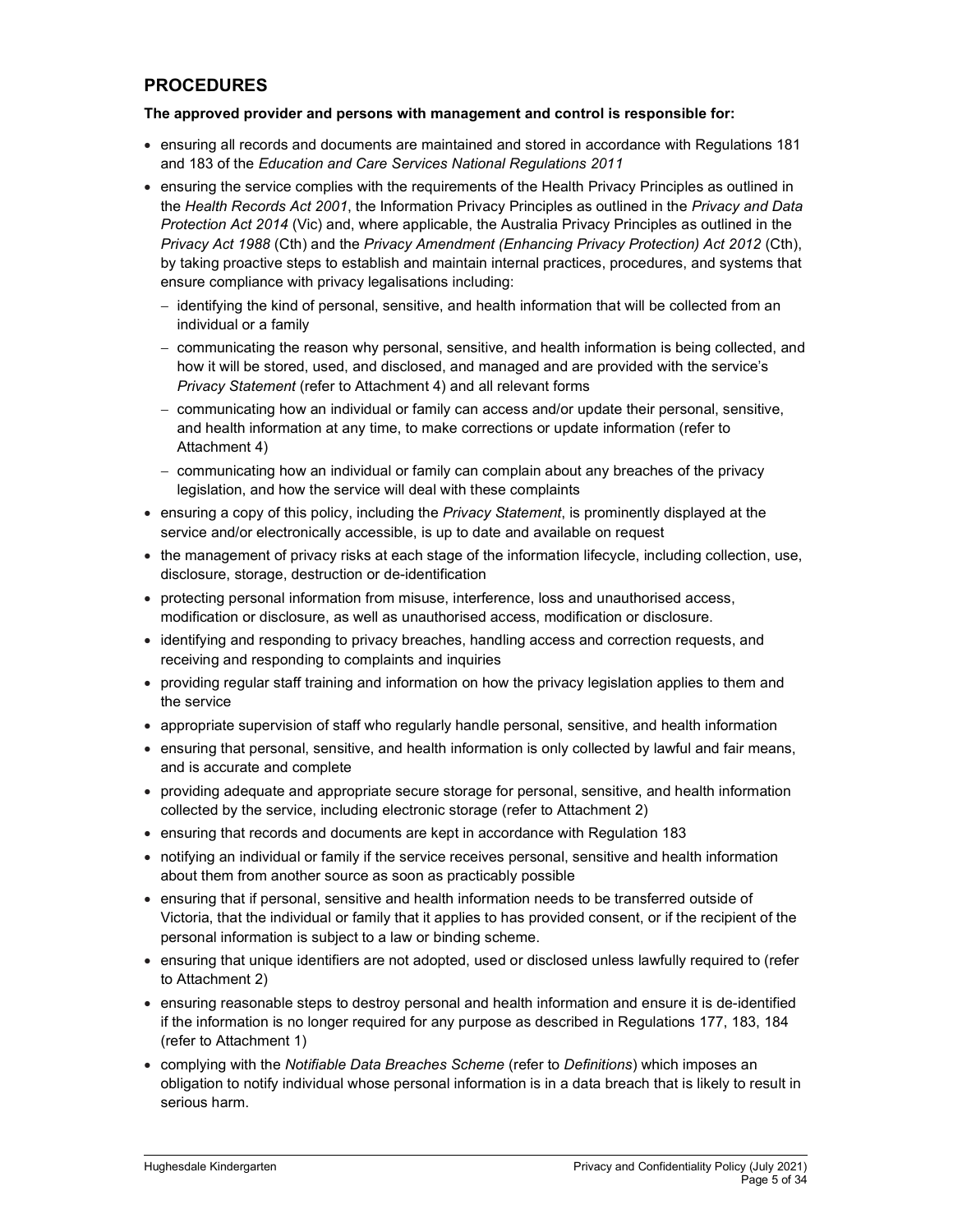- developing a data breach (refer to Sources) response plan that sets out the roles and responsibilities involved in managing a data breach, the steps taken if a data breach occurs (refer to Sources) and notifying the Office of the Australian Information Commission as appropriate.
- promoting awareness and compliance with the Child Safe Standards (refer to Definitions), and disclosing information to promote the wellbeing and safety of a child or group of children
- **ensuring information sharing procedures abide by the CISS Ministerial Guidelines (refer to Sources)** and exercising professional judgment when determining whether the threshold for sharing is met, what information to share and with whom to share it (refer to Attachment 7).
- identifying which staff should be authorised point of contact in relation to the CISS and the FVISS
- ensuring the allocated point of contact undertakes appropriate training and is aware of their responsibilities under the CISS and FVISS
- communicating to staff about their obligations under the Information Sharing Schemes (refer to Definitions), and ensure they have read this policy
- providing opportunities for identified ISE staff to undertake the appropriate training
- ensuring information sharing procedures are respectful of and have regard to a child's social, individual, and cultural identity, the child's strengths and abilities, and any vulnerability relevant to the child's safety or wellbeing
- promoting a child's cultural safety and recognise the cultural rights and familial and community connections of children who are Aboriginal, Torres Strait Islander or both when sharing information under the CISS and FVISS
- giving precedence to the wellbeing and safety of a child or group of children over the right to privacy when sharing information under the CISS and the FVISS
- ensuring confidential information (refer to Definitions) is only shared to the extent necessary to promote the wellbeing or safety of a child or group of children, consistent with the best interests of that child or those children.
- developing record keeping processes that are accurate and complete as set by Child Wellbeing and Safety (Information Sharing) Regulations concerning both written and verbal sharing of information and/or complaints (refer to Attachment 7)
- ensuring actions are taken when an ISE becomes aware that information recorded or shared about any person is incorrect, and is corrected in a timely manner
- only sharing confidential information to the extent necessary to promote the wellbeing or safety of a child or group of children, consistent with the best interests of that child or those children
- working collaboratively in a manner that respects the functions and expertise of each information sharing entity
- ensuring that images of children are treated with the same respect as personal information, and as such are protected by privacy laws in the same way.
- ensuring the appropriate use of images of children, including being aware of cultural sensitivities and the need for some images to be treated with special care
- ensuring all employees, students and volunteers are provided with a copy of this policy, including the Privacy Statement of the service (refer to Attachment 4)
- establishing procedures to be implemented if parents/guardians request that their child's image is not to be taken, published, or recorded, or when a child requests that their photo not be taken
- when engaging with a professional photographer, a confidentiality clause relating to appropriate information handling is included in the agreement or contract between the photographer and the service.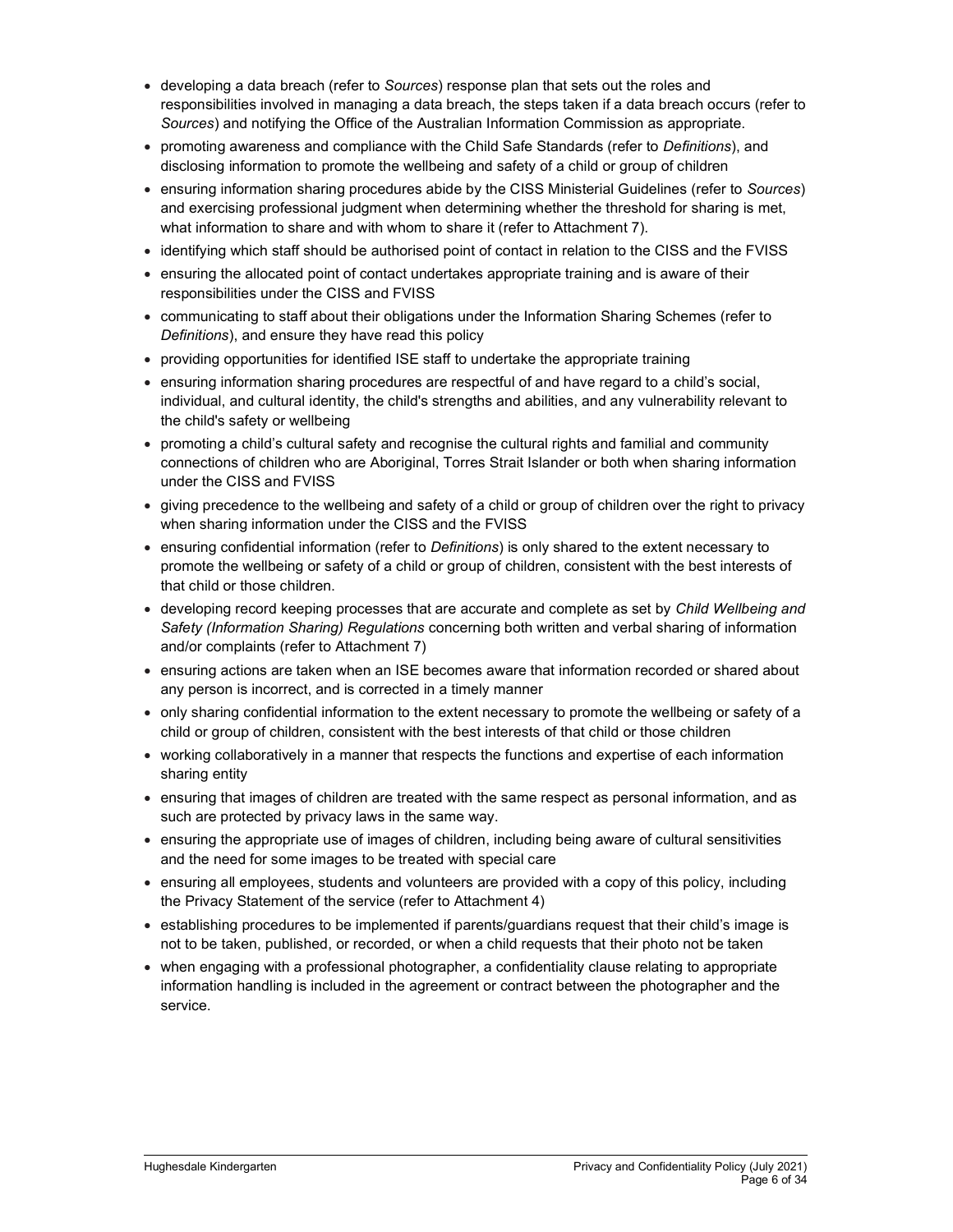### The nominated supervisor or persons in day-to-day charge is responsible for:

- assisting the approved provider to implement this policy
- reading and acknowledging they have read the Privacy and Confidentiality Policy (refer to Attachment 3)
- ensuring all records and documents are maintained and stored in accordance with Regulations 181 and 183 of the Education and Care Services National Regulations 2011
- protecting personal information from misuse, interference and loss and from unauthorised access, modification or disclosure, as well as unauthorised access, modification or disclosure.
- ensuring that personal, sensitive and health information is only collected by lawful and fair mean, is accurate and complete
- ensuring parents/guardians know why personal, sensitive and health information is being collected and how it will be used, disclosed and managed and are provided with the service's Privacy Statement (refer to Attachment 4) and all relevant forms
- ensuring that records and documents are kept in accordance with Regulation 183
- ensuring reasonable steps to destroy personal and health information and ensure it is de-identified if the information is no longer required for any purpose as described in Regulations 177, 183, 184 (refer to Attachment 2)
- ensuring that an individual or family can have access to their personal, sensitive and health information at any time, to make corrections or update information (refer to Attachment 4)
- providing notice to children and parents/guardians when photos/video recordings are going to be taken at the service
- ensuring early childhood teachers, educators and staff are provided a copy of this policy and that they complete the Letter of acknowledgment and understanding (refer to Attachment 3)
- giving precedence to the wellbeing and safety of a child or group of children over the right to privacy when sharing information under the CISS and the FVISS (refer to *Definitions*)
- ensuring that before disclosing information under the CISS or FVISS (refer to Definitions), confirm that the receiving organisation or service is also an information sharing entity (refer to Attachment 7)
- ensuring any requests from an ISE's are responded to in a timely manner and provide relevant information if the threshold test of the CISS or FVISS are met (refer to Attachment 7)
- engaging with services that are authorised and skilled (including those located within The Orange Door) to determine appropriate actions and promote collaborative practice around families and children.
- only sharing confidential information to the extent necessary to promote the wellbeing or safety of a child or group of children, consistent with the best interests of that child or those children
- working collaboratively in a manner that respects the functions and expertise of each information sharing entity
- seeking and taking into account the views of the child and the child's relevant family members, if it is appropriate, safe and reasonable to do so when sharing information under the CISS and the FVISS (refer to Definitions)
- being respectful of and have regard to a child's social, individual and cultural identity, the child's strengths and abilities and any vulnerability relevant to the child's safety or wellbeing when sharing information under the CISS and FVISS (refer to Definitions)
- promoting a child's cultural safety and recognising the cultural rights and familial and community connections of children who are Aboriginal, Torres Strait Islander or both when sharing information under the CISS and FVISS (refer to Definitions)
- maintaining record keeping processes that are accurate and complete as set by Child Wellbeing and Safety (Information Sharing) Regulations in relation to both written and verbal sharing of information (refer to Attachment 7)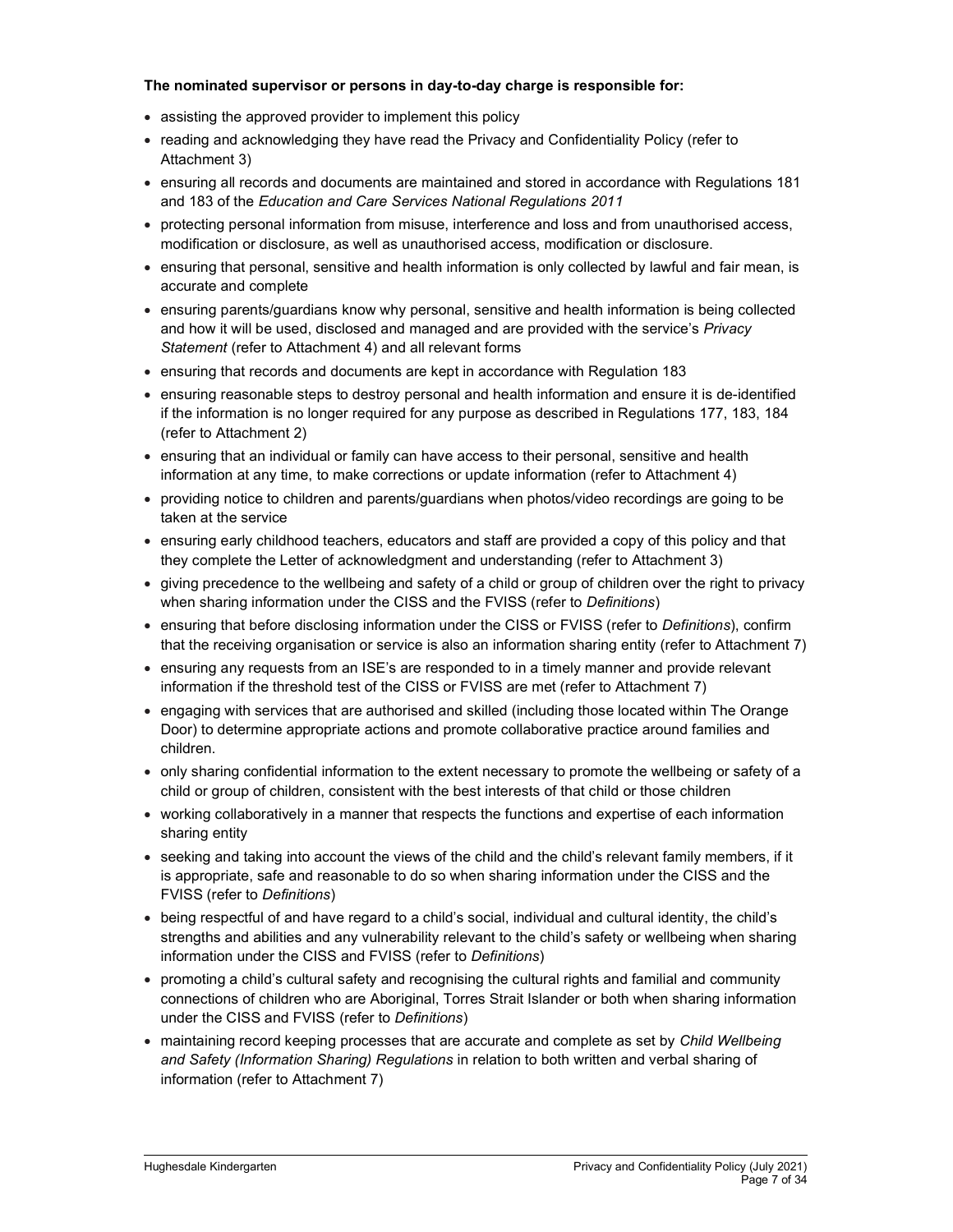- ensuring that images of children are treated with the same respect as personal information, and as such are protected by privacy laws in the same way.
- obtaining informed and voluntary consent of the parents/guardians of children who will be photographed or videoed.

### Early childhood teacher, educators and all other staff are responsible for:

- reading and acknowledging they have read the Privacy and Confidentiality Policy (refer to Attachment 3)
- recording information on children according to the guidelines set out in this policy
- ensuring that personal, sensitive and health information is only collected by lawful and fair mean, is accurate and complete
- ensuring they are aware of their responsibilities in relation to the collection, storage, use, disclosure, disposal of personal and health information and the requirements for the handling of personal and health information, as set out in this policy
- ensuring when sharing information giving precedence to the wellbeing and safety of a child or group of children over the right to privacy when sharing information under the CISS and the FVISS (refer to Definitions)
- engaging in training about information sharing schemes and the MARAM framework
- being aware of who the point of contact at the service under the CISS and FIVSS (refer to Definitions), and supporting them (if applicable) to complete the threshold test (refer to Attachment 7)
- ensuring when sharing information to promote children's wellbeing and safety, taking into consideration the child's best interests; promote collaborative practice; and give precedence to the wellbeing and safety of a child or group of children over the right to privacy
- promoting a child's cultural safety and recognise the cultural rights and familial and community connections of children who are Aboriginal, Torres Strait Islander or both when sharing information under the CISS and FVISS (refer to Definitions)
- being respectful of and have regard to a child's social, individual and cultural identity, the child's strengths and abilities and any vulnerability relevant to the child's safety or wellbeing when sharing information under the CISS and FVISS (refer to Definitions)
- working collaboratively in a manner that respects the functions and expertise of each information sharing entity
- seeking and taking into account the views of the child and the child's relevant family members, if it is appropriate, safe and reasonable to do so when sharing information under the CISS and the FVISS (refer to Definitions)
- ensuring that images of children are treated with the same respect as personal information, and as such are protected by privacy laws in the same way.
- respecting parents' choices about their child being photographed or videoed, and children's choices about being photographed or videoed.

### Parents/guardians are responsible for:

- providing accurate information when requested
- maintaining the privacy of any personal or health information provided to them about other individuals, such as contact details
- completing all permission forms and returning them to the service in a timely manner
- being sensitive and respectful to other parents/guardians who do not want their child to be photographed or videoed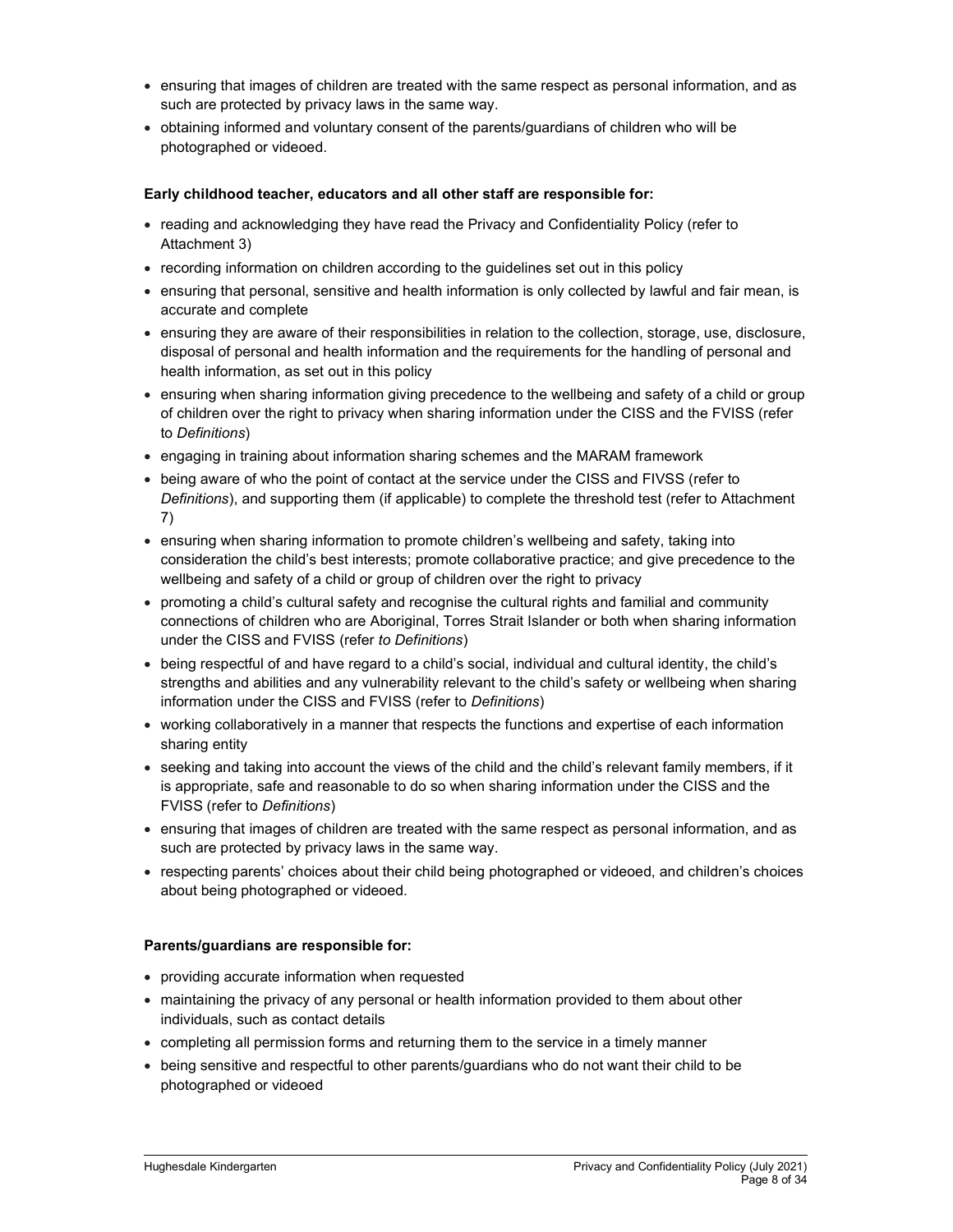- being sensitive and respectful of the privacy of other children and families in photographs/videos when using and disposing of these photographs/videos.
- being aware of CISS and FVISS guidelines (refer to Definitions).

## VOLUNTEERS AND STUDENTS, WHILE AT THE SERVICE, ARE RESPONSIBLE FOR FOLLOWING THIS POLICY AND ITS PROCEDURES.

## EVALUATION

In order to assess whether the values and purposes of the policy have been achieved, the approved provider will:

- regularly seek feedback from everyone affected by the policy regarding its effectiveness
- monitor the implementation, compliance, complaints, and incidents in relation to this policy
- keep the policy up to date with current legislation, research, policy, and best practice
- revise the policy and procedures as part of the service's policy review cycle, or as required
- notifying all stakeholders affected by this policy at least 14 days before making any significant changes to this policy or its procedures, unless a lesser period is necessary due to risk.

# ATTACHMENTS

- Attachment 1: Record keeping and privacy laws
- Attachment 2: Privacy Principles in action
- Attachment 3: Letter of acknowledgment and understanding
- Attachment 4: Privacy Statement
- Attachment 5: Permission form for photographs and videos
- Attachment 6: Special permission notice for publications/media
- Attachment 7: Sharing information and record keeping under the Chid Information and Family Violence Sharing Scheme

# AUTHORISATION

The policy was adopted by the approved provider of Hughesdale Kindergarten on 30 July 2022

# REVIEW DATE: 30/07/2022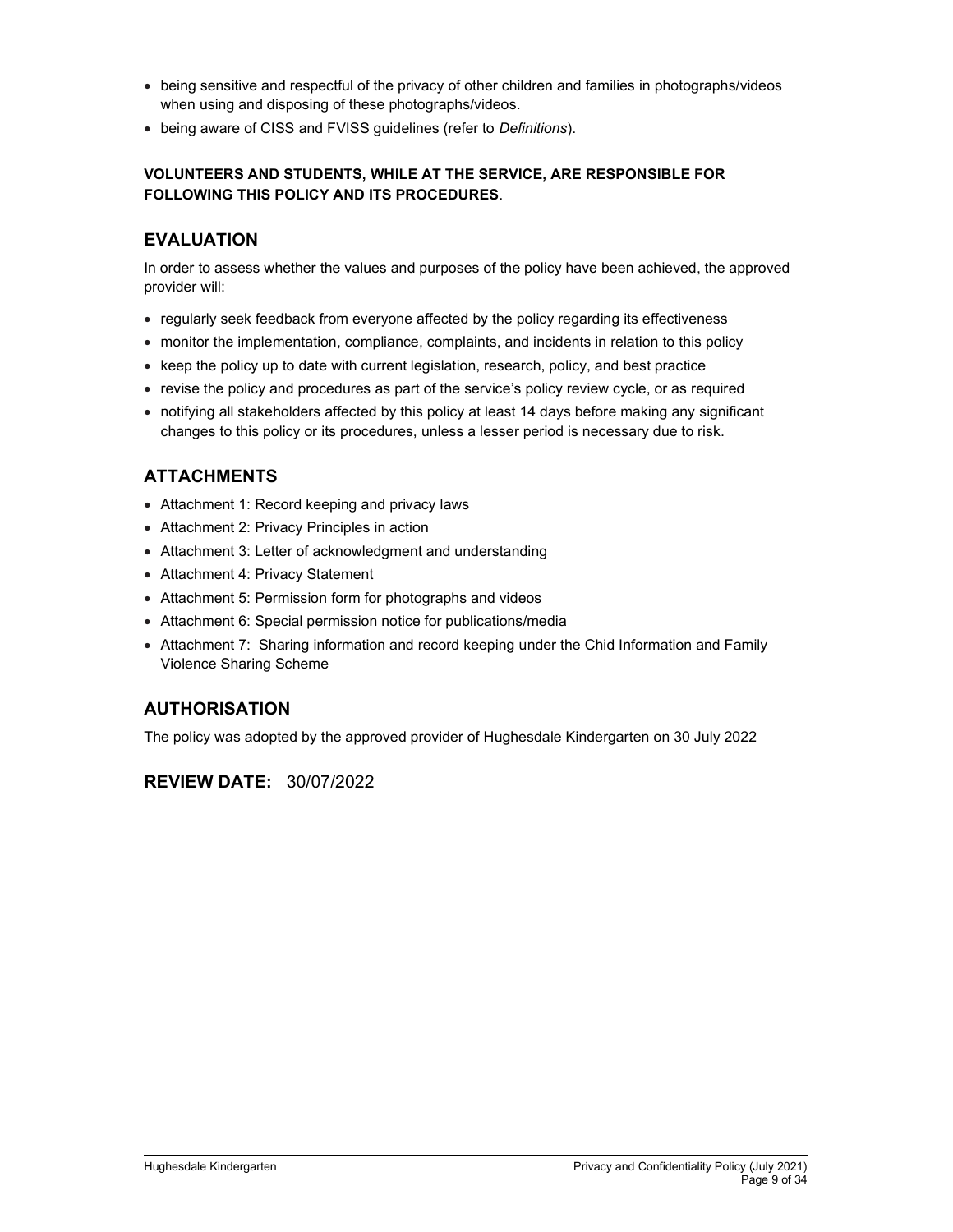# ATTACHMENT 1 Record keeping and privacy laws

Early childhood services must ensure that their processes for the collection, storage, use, disclosure and disposal of personal, sensitive and health information meet the requirements of the appropriate privacy legislation and the Health Records Act 2001.

The following are examples of records impacted by the privacy legislation:

- Enrolment records: Regulations 160, 161 and 162 of the Education and Care Services National Regulations 2011 detail the information that must be kept on a child's enrolment record, including personal details about the child and the child's family, parenting orders and medical conditions. This information is classified as personal, sensitive and health information (refer to Definitions) and must be stored securely and disposed of appropriately.
- Attendance records: Regulation 158 of the Education and Care Services National Regulations 2011 requires details of the date, child's full name, times of arrival and departure, and signature of the person delivering and collecting the child or the nominated supervisor/educator, to be recorded in an attendance record kept at the service. Contact details may be kept in a sealed envelope at the back of the attendance record or separate folder for evacuation/emergency purposes.
- Medication records and incident, injury, trauma and illness records: Regulations 87 and 92 of the Education and Care Services National Regulations 2011 require the approved provider of a service to maintain incident, injury, trauma and illness records, and medication records which contain personal and health information about the child.
- Handling and storage of information: Limited space can often be an issue in early childhood service environments, and both authorised employees and the approved provider need access to secure storage for personal and health information. Documents might be required to be stored off the service premises. Wherever confidential information is stored, it is important that it is not accessible to unauthorised staff or other persons. When confidential information is required to be taken off-site (e.g. on excursions, a list of children with medical conditions and contact numbers will be required), consideration must be given to how this is transported and stored securely.
- Electronic records: It is important that electronic records containing personal, sensitive or health information are stored in password protect folders or software platforms and can only be accessed by authorised personnel. Services need to incorporate risk management measures to ensure that passwords are recorded and stored in a secure folder at the service, and to limit access to the information only to other authorised persons. (refer to the Information Communication Technology Policy).
- Forms: Enrolment forms and any other forms used to collect personal or health information should have the service's Privacy Statement (refer to Attachment 4) attached.
- Collecting information for which there is no immediate use: A service should only collect the information it needs and for which it has a specific purpose. Services should not collect information that has no immediate use, even though it may be useful in the future.
- Retention of records:
	- $-$  records relating to an incident, illness, injury or trauma suffered by a child while at the service, until the child is aged 25 years
	- records relating to an incident, illness, injury or trauma suffered by a child that may have occurred following an incident while at the service, until the child is aged 25 years
	- $-$  records relating to the death of a child while at the service, until the end of 7 years after the death
	- and other records relating to a child enrolled at the service, until the end of 3 years after the last day on which the child attended the service
	- records relating to the approved provider, until the end of 3 years after the last date on which the approved provider records relating to a nominated supervisor or staff member of an education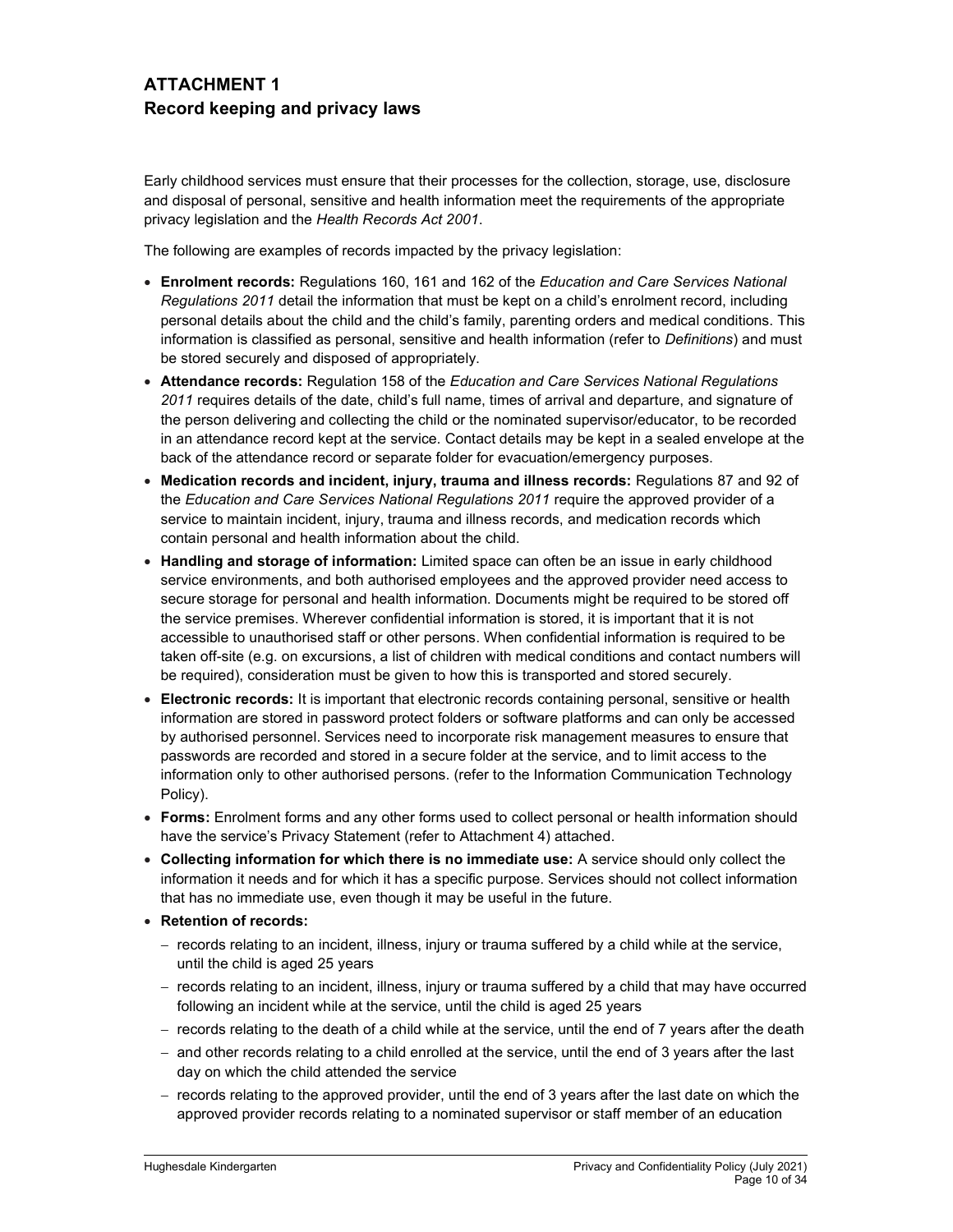and care service, until the end of 3 years after the last date on which the nominated supervisor or staff member provided education at the service

- any other records, until the end of 3 years after the date on which the record was made.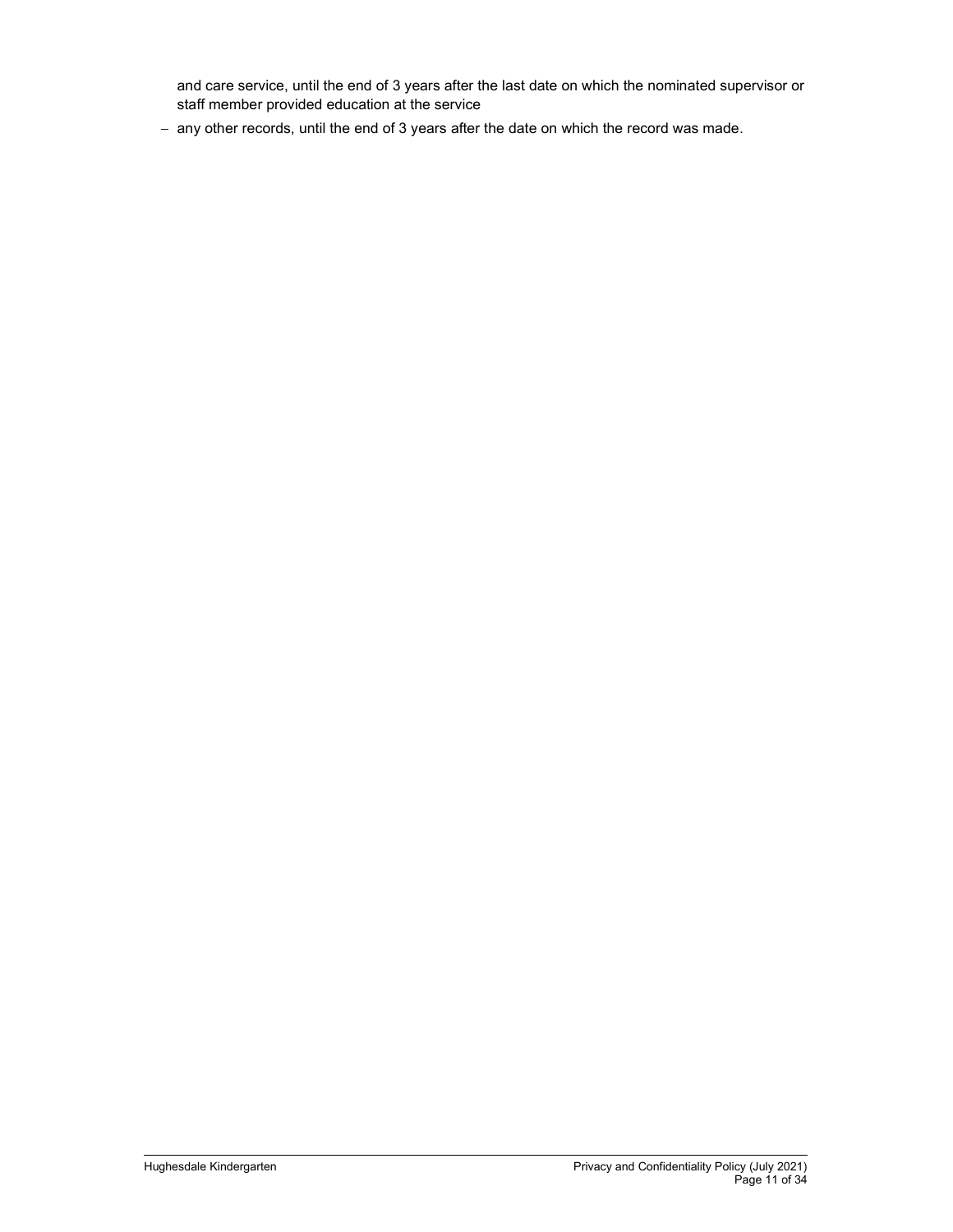

#### The Information Privacy Principles

The IPPs are relevant for all Victorian public sector organisations, as well as some private or community sector organisations, where those organisations are carrying out functions under a State contract with a Victorian public sector organisation.

A State contract means a contract between an organisation (e.g. the Department of Education and Training) and a Contracted Service Provider [CSP] (e.g. an Approved Provider) under which services are provided by the CSP for the organisation (e.g. a funded Kindergarten Program).

#### The Health Privacy Principles

Victoria has specific Health Privacy Laws that provide a higher standard of protection of certain health information. Early Childhood Education and Care services collect, hold and use health information, therefore are required to follow the HPP under the Health Records Act 2001.

#### Principles in Action

Organisations need to make sure their policy and procedures are consistent with all the Privacy Laws that apply to their organisation. If you're not sure, you should get legal advice.

The Child Information Sharing Scheme and Family Violence Information Sharing Scheme makes certain modifications to the Information Privacy Principles and the Health Privacy Principles to ensure that the scheme is able to operate as intended.

| Australian<br><b>Privacy</b><br><b>Principles</b>                           | <b>Information</b><br><b>Privacy</b><br><b>Principles</b> | <b>Health</b><br><b>Privacy</b><br><b>Principles</b> | <b>Principles in action</b>                                                                                                                                                                                                                          |
|-----------------------------------------------------------------------------|-----------------------------------------------------------|------------------------------------------------------|------------------------------------------------------------------------------------------------------------------------------------------------------------------------------------------------------------------------------------------------------|
| APP 1 – Open<br>and transparent<br>management of<br>personal<br>information | IPP $5$ :<br><b>Openness</b>                              | Principle 5<br><b>Openness</b>                       | Hughesdale Kindergarten has an up-to-date Privacy and Confidentiality policy that clearly sets out how we<br>collect, use, disclose and store personal and health information. Stakeholders have access to this policy at<br>any time, upon request. |
| $APP 2 -$<br>Anonymity and<br>pseudonymity                                  | IPP 8:<br>Anonymity                                       | Principle 8<br>Anonymity                             | Wherever it is lawful and practicable, individuals and families will have the option of not identifying<br>themselves when entering into transactions with Hughesdale Kindergarten. This may include surveys,<br>suggestion boxes, QIP feedback etc  |

The table below is a reference tool that identities how all three legislations can work together and what it may look like in practice.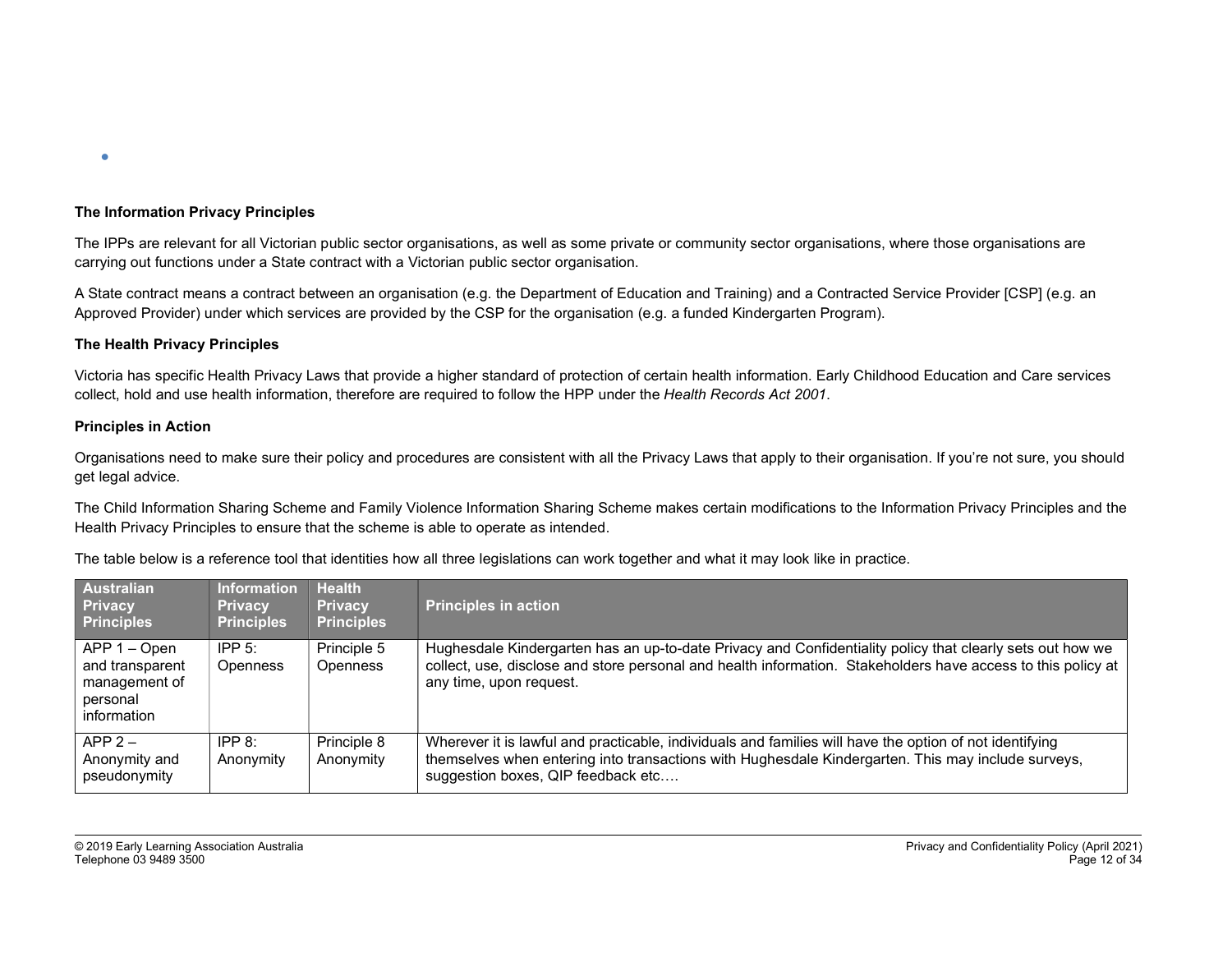| <b>APP 3 Collection</b><br>of solicited<br>personal<br>information and<br>$APP 4 - Dealing$<br>with unsolicited<br>personal<br>information | IPP $1$ :<br>Collection<br><b>IPP 10:</b><br>Sensitive<br>information | Principle 1<br>Collection                 | Hughesdale Kindergarten will only collect the personal, sensitive and health information needed, and for<br>which there is a purpose that is legitimate and related to the service's functions, activities and/or<br>obligations.<br>Personal, sensitive and health information about children and parents/guardians either in relation to<br>themselves or a child enrolled at the service, will generally be collected via forms filled out by<br>parents/guardians. This can include but not limited to Enrolment Records, Enrolment Application Forms,<br>Medical Management Plans, Risk Minimisation Plans, Communication Plans, Attendance Records, Staff<br>Records, Direct Debit Application Forms, Visitors Logbook, etc |
|--------------------------------------------------------------------------------------------------------------------------------------------|-----------------------------------------------------------------------|-------------------------------------------|-----------------------------------------------------------------------------------------------------------------------------------------------------------------------------------------------------------------------------------------------------------------------------------------------------------------------------------------------------------------------------------------------------------------------------------------------------------------------------------------------------------------------------------------------------------------------------------------------------------------------------------------------------------------------------------------------------------------------------------|
|                                                                                                                                            |                                                                       |                                           | Other information may be collected from job applications, face-to-face interviews and telephone calls.<br>Individuals from whom personal information is collected will be provided with a copy of the service's<br>Privacy Statement (refer to Attachment 4).                                                                                                                                                                                                                                                                                                                                                                                                                                                                     |
|                                                                                                                                            |                                                                       |                                           | When Hughesdale Kindergarten receives personal information (refer to Definitions) from a source other<br>than directly from the individual or the parents/guardians of the child concerned, the person receiving the<br>information will notify the individual or the parents/guardians of the child to whom the information relates to.<br>Hughesdale Kindergarten <sup>553</sup> will advise that individual of their right to share or not share this information<br>with the source.                                                                                                                                                                                                                                          |
|                                                                                                                                            |                                                                       |                                           | Sensitive information (refer to Definitions) will be collected only for the purpose of enabling the service to<br>provide for the education and care of the child attending the service.                                                                                                                                                                                                                                                                                                                                                                                                                                                                                                                                          |
|                                                                                                                                            |                                                                       |                                           | CISS & FVISS: Information sharing entities are not obliged to collect personal or health information about<br>an individual directly from that person if they are collecting the information from another information sharing<br>entity under the scheme.                                                                                                                                                                                                                                                                                                                                                                                                                                                                         |
|                                                                                                                                            |                                                                       |                                           | If an information sharing entity collects personal or health information about a person from another<br>information sharing entity under the scheme, it will not be obliged to take reasonable steps to notify that<br>person that their information has been collected if doing so would be contrary to the promotion of the<br>wellbeing or safety of a child.                                                                                                                                                                                                                                                                                                                                                                  |
|                                                                                                                                            |                                                                       |                                           | Information sharing entities will not be obliged to obtain consent from any person before collecting<br>information under the scheme, including 'sensitive information' if they are sharing in accordance with the<br>scheme.                                                                                                                                                                                                                                                                                                                                                                                                                                                                                                     |
| $APP 5 -$<br>Notification of the<br>collection of<br>personal<br>information and                                                           | IPP 2: Use<br>and<br>disclosure                                       | Principle 2<br>Use and<br><b>Disclose</b> | Upon enrolment, commencement of employment, or any other time personal, sensitive or health<br>information is collected, Hughesdale Kindergarten will take reasonable steps to ensure individuals or<br>families understand why this information is being collected, used, disclosed and stored. Individuals or<br>families will be informed of the following:                                                                                                                                                                                                                                                                                                                                                                    |
| APP 6 - Use or<br>disclosure of                                                                                                            |                                                                       |                                           | • Hughesdale Kindergarten contact details                                                                                                                                                                                                                                                                                                                                                                                                                                                                                                                                                                                                                                                                                         |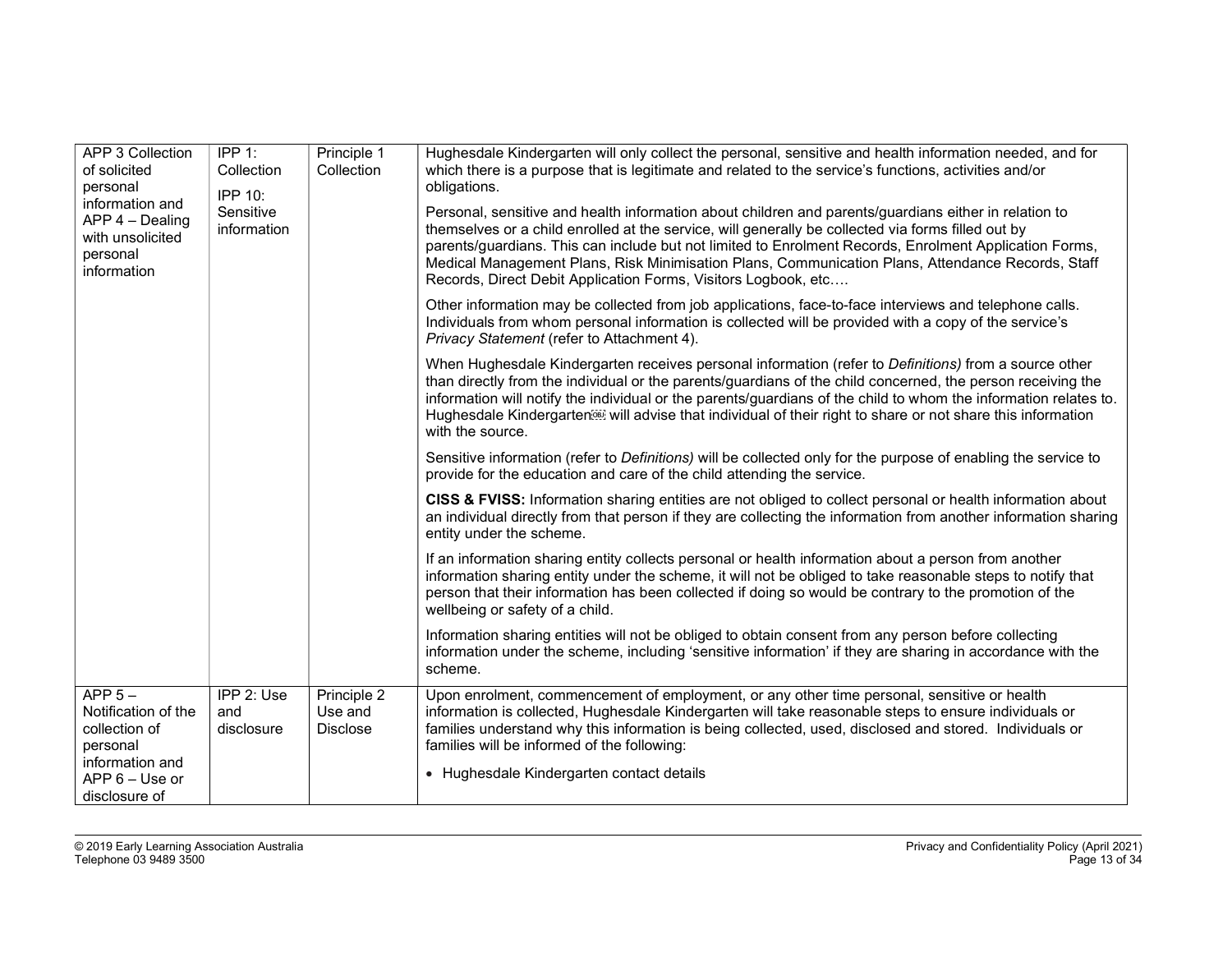| personal<br>information | • the facts and circumstances of why personal, sensitive and health information is being collected<br>• what information is required by authorised law |
|-------------------------|--------------------------------------------------------------------------------------------------------------------------------------------------------|
|                         | • the purposes of collection                                                                                                                           |
|                         | • the consequences if personal information is not collected                                                                                            |
|                         | Hughesdale Kindergarten usual disclosures of personal information; if applicable                                                                       |
|                         | information about the Hughesdale Kindergarten Privacy and Confidentiality Policy                                                                       |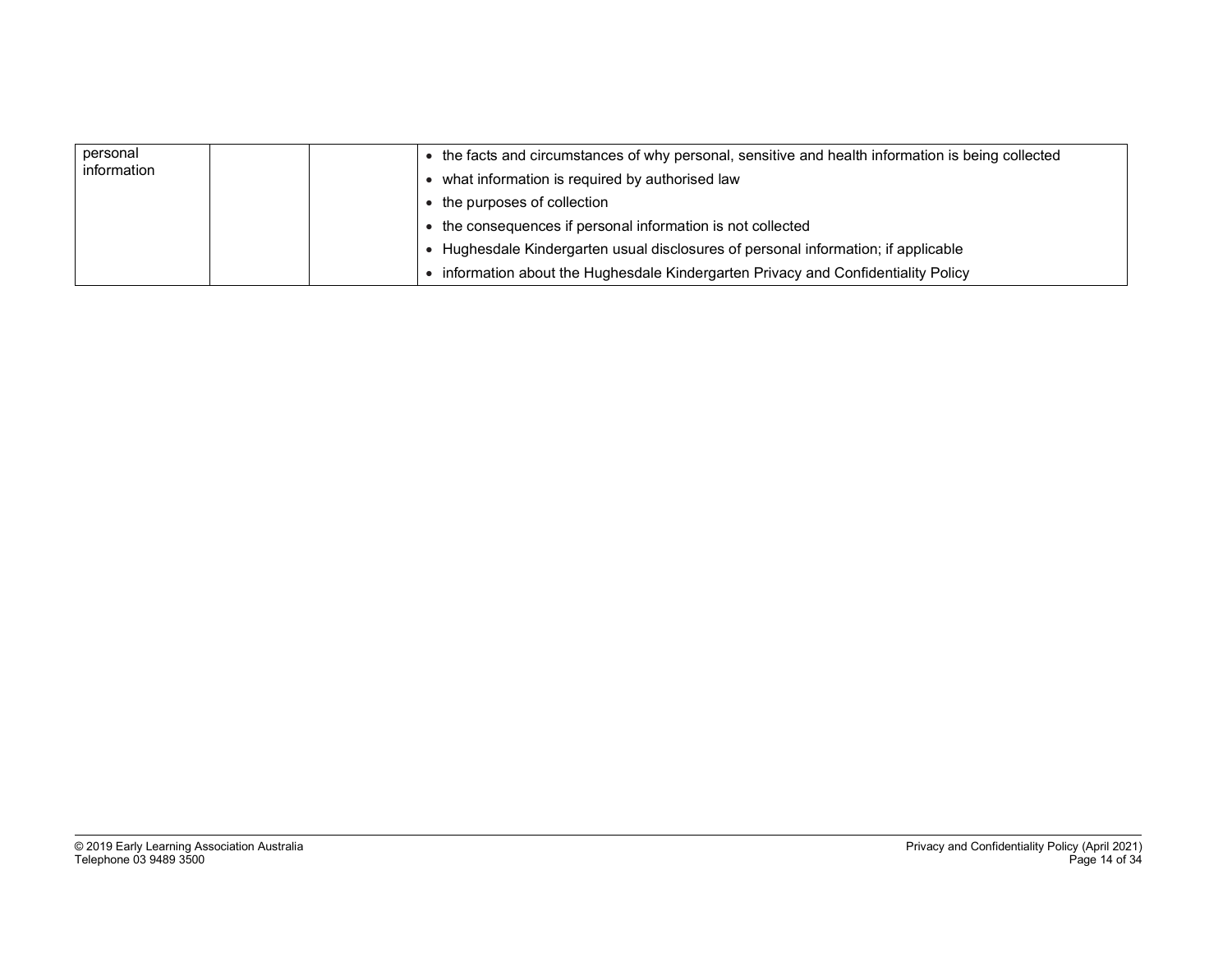| information will be used.                                                                                                                             |                                                                                                                                                                         | The following table identifies the personal, sensitive and health information that will be collected by<br>Hughesdale Kindergarten, the primary purpose for its collection and some examples of how this                                                                                                                                                                                                                                                                                                                                             |
|-------------------------------------------------------------------------------------------------------------------------------------------------------|-------------------------------------------------------------------------------------------------------------------------------------------------------------------------|------------------------------------------------------------------------------------------------------------------------------------------------------------------------------------------------------------------------------------------------------------------------------------------------------------------------------------------------------------------------------------------------------------------------------------------------------------------------------------------------------------------------------------------------------|
| Personal, sensitive<br>and health<br>information collected<br>in relation to:                                                                         | Primary purpose of collection:                                                                                                                                          | Examples of how the service will<br>use personal and health, (including<br>sensitive) information include:                                                                                                                                                                                                                                                                                                                                                                                                                                           |
| Children and<br>parents/guardians                                                                                                                     | • To enable the service to<br>provide for the education and<br>care of the child attending the<br>service<br>• To promote the service (refer<br>to Attachments 5 and 6) | • Day-to-day administration and<br>delivery of service<br>• Provision of a place for their child in<br>the service<br>• Duty rosters<br>• Looking after children's educational,<br>care and safety needs<br>• For correspondence with<br>parents/guardians relating to their<br>child's attendance<br>• To satisfy the service's legal<br>obligations and to allow it to<br>discharge its duty of care<br>• Visual displays in the service<br>• Newsletters<br>• Promoting the service through<br>external media, including the<br>service's website |
| The approved provider<br>if an individual, or<br>members of the<br>Committee of<br>Management/Board if<br>the approved provider<br>is an organisation | • For the management of the<br>service                                                                                                                                  | • For communication with, and<br>between, the Approved Provider,<br>other Committee/Board members,<br>employees and members of the<br>association                                                                                                                                                                                                                                                                                                                                                                                                    |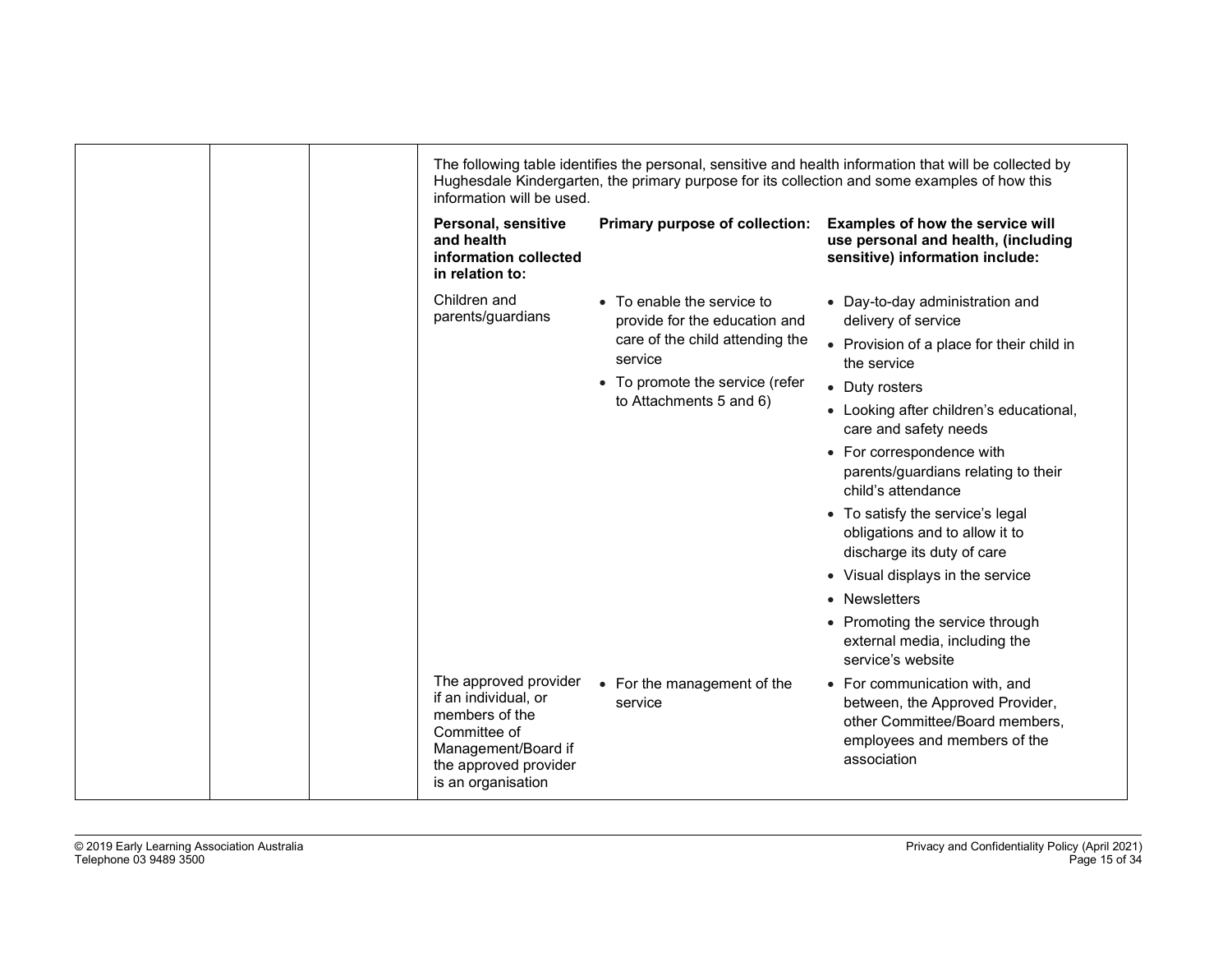|                             |     |     | Job applicants,<br>employees,<br>contractors, volunteers<br>and students | • To assess and (if necessary)<br>to engage the applicant,<br>employees, contractor,<br>volunteers or students, as the<br>case may be<br>• To administer the<br>employment, contract or<br>placement                                                                                                                                                                                                                                                                               | • To satisfy the service's legal<br>obligations<br>• Administering the individual's<br>employment, contract or placement,<br>as the case may be<br>• Ensuring the health and safety of<br>the individual<br>• Insurance<br>• Promoting the service through<br>external media, including the<br>service's website   |
|-----------------------------|-----|-----|--------------------------------------------------------------------------|------------------------------------------------------------------------------------------------------------------------------------------------------------------------------------------------------------------------------------------------------------------------------------------------------------------------------------------------------------------------------------------------------------------------------------------------------------------------------------|--------------------------------------------------------------------------------------------------------------------------------------------------------------------------------------------------------------------------------------------------------------------------------------------------------------------|
|                             |     |     | $\bullet$<br>law enforcement agencies<br>$\bullet$                       | • government departments or agencies, as part of its legal and funding obligations<br>local government authorities, in relation to enrolment details for planning purposes<br>• organisations providing services related to staff entitlements and employment<br>• insurance providers, in relation to specific claims or for obtaining cover<br>assistance and is incapable of giving permission<br>anyone to whom the individual authorises the service to disclose information. | The service may disclose some personal and/or health information held about an individual to:<br>• health organisations and/or families in circumstances where the person requires urgent medical<br>Sensitive information (refer to Definitions) will be used and disclosed only for the purpose for which it was |
|                             |     |     | information is allowed by law.                                           |                                                                                                                                                                                                                                                                                                                                                                                                                                                                                    | collected, unless the individual agrees otherwise, or where the use or disclosure of this sensitive                                                                                                                                                                                                                |
| APP 7 - Direct<br>marketing | N/A | N/A | individual to promote goods and services.                                |                                                                                                                                                                                                                                                                                                                                                                                                                                                                                    | A service must not use or disclose personal information it holds for the purpose of direct marketing.<br>Direct marketing involves the use or disclosure of personal information to communicate directly with an                                                                                                   |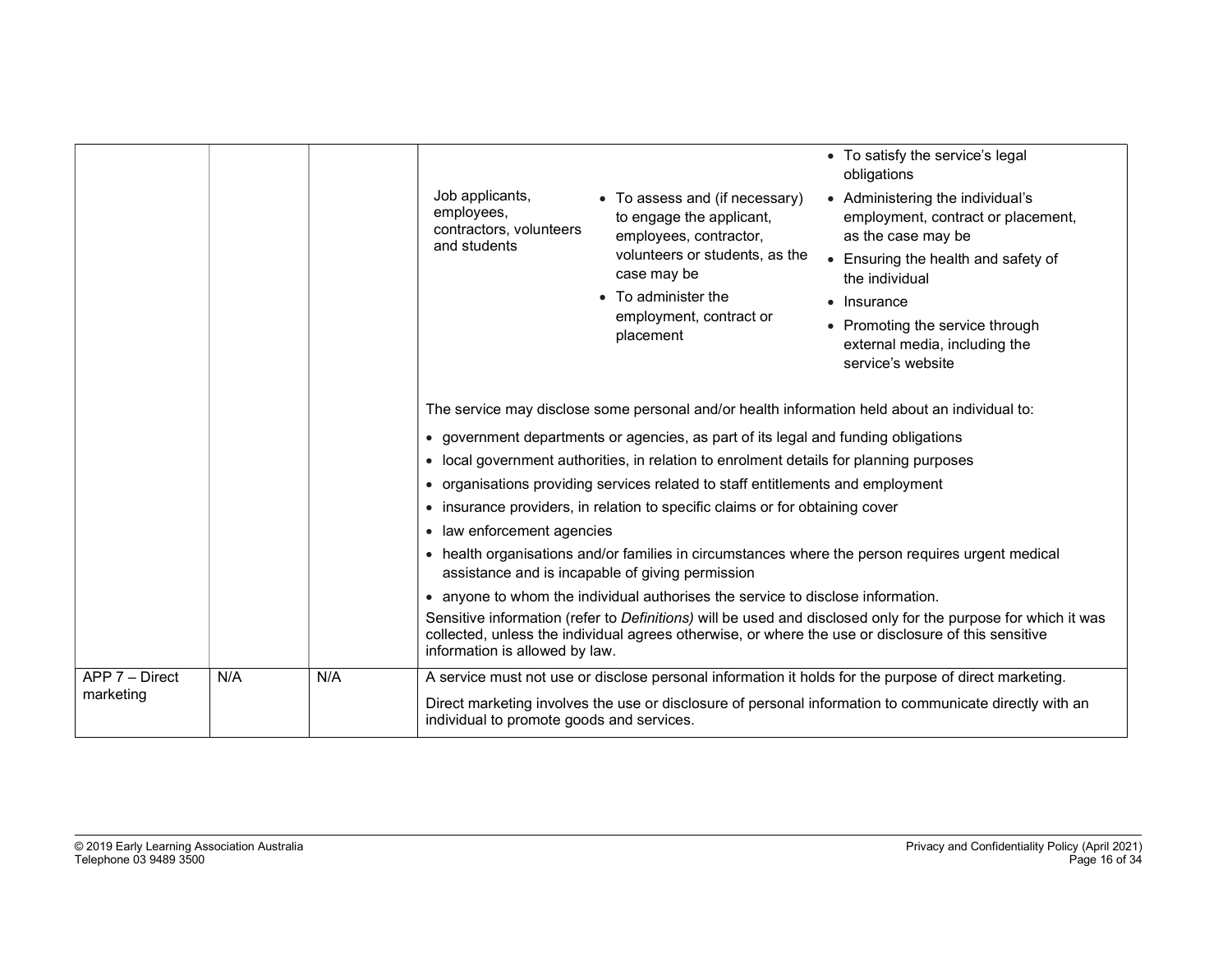| <b>Australian</b><br><b>Privacy</b><br><b>Principles</b>              | <b>Information</b><br><b>Privacy</b><br><b>Principles</b> | <b>Health</b><br><b>Privacy</b><br><b>Principles</b> | <b>Principles in action</b>                                                                                                                                                                                                                                                                                                                                                                                                                                                                                                                                                                                                                                                                                                |
|-----------------------------------------------------------------------|-----------------------------------------------------------|------------------------------------------------------|----------------------------------------------------------------------------------------------------------------------------------------------------------------------------------------------------------------------------------------------------------------------------------------------------------------------------------------------------------------------------------------------------------------------------------------------------------------------------------------------------------------------------------------------------------------------------------------------------------------------------------------------------------------------------------------------------------------------------|
| APP 8 - Cross-<br>broader<br>disclosure of<br>personal<br>information | IPP9:<br>Transborder<br>data flows                        | Principle 9<br>Transborder<br>Data Flows             | Hughesdale Kindergarten will only transfer personal of health information outside Victoria in certain<br>circumstances, for example, if the individual consents, or if the recipient of the personal information is<br>subject to a law or binding scheme.                                                                                                                                                                                                                                                                                                                                                                                                                                                                 |
| $APP 9 -$<br>Adoption, use or<br>disclosure of                        | IPP 7: Unique<br>identifiers                              | Principle 7<br>Identifiers                           | · Hughesdale Kindergarten will not adopt, use or disclose a government related identifier unless an<br>exception applies.                                                                                                                                                                                                                                                                                                                                                                                                                                                                                                                                                                                                  |
| government<br>related                                                 |                                                           |                                                      | • Hughesdale Kindergarten will collect information on the following identifiers (refer to Definitions)<br>including but not limited to:                                                                                                                                                                                                                                                                                                                                                                                                                                                                                                                                                                                    |
| identifiers                                                           |                                                           |                                                      | • information required to access the Kindergarten Fee Subsidy for eligible families (refer to Fees Policy)                                                                                                                                                                                                                                                                                                                                                                                                                                                                                                                                                                                                                 |
|                                                                       |                                                           |                                                      | • tax file number for all employees, to assist with the deduction and forwarding of tax to the Australian Tax<br>Office – failure to provide this would result in maximum tax being deducted                                                                                                                                                                                                                                                                                                                                                                                                                                                                                                                               |
|                                                                       |                                                           |                                                      | • Medicare number: for medical emergencies                                                                                                                                                                                                                                                                                                                                                                                                                                                                                                                                                                                                                                                                                 |
|                                                                       |                                                           |                                                      | • For child care services only: Customer Reference Number (CRN) for children attending childcare<br>services to enable the family to access the Commonwealth Government's Child Care Subsidy (CCS) -<br>failure to provide this would result in parents/guardians not obtaining the benefit.                                                                                                                                                                                                                                                                                                                                                                                                                               |
| APP 10-<br>Quality of<br>personal<br>information                      | IPP 3 - Data<br>quality                                   | Principle 3<br>Data quality                          | • Hughesdale Kindergarten will take reasonable steps to ensure that the personal and health information it<br>collects is accurate, up-to-date and complete, as outlined in this Privacy and Confidentiality policy.<br>Hughesdale Kindergarten will ensure any updated or new personal and/or health information is promptly<br>added to relevant existing records and will send timely reminders to individuals or families to update their<br>personal and/or health information to ensure records are up to date at all times. This can include but not<br>limited to emergency contact details, authorised nominees, medical management plans, banking details,<br>working with children checks, VIT registration etc |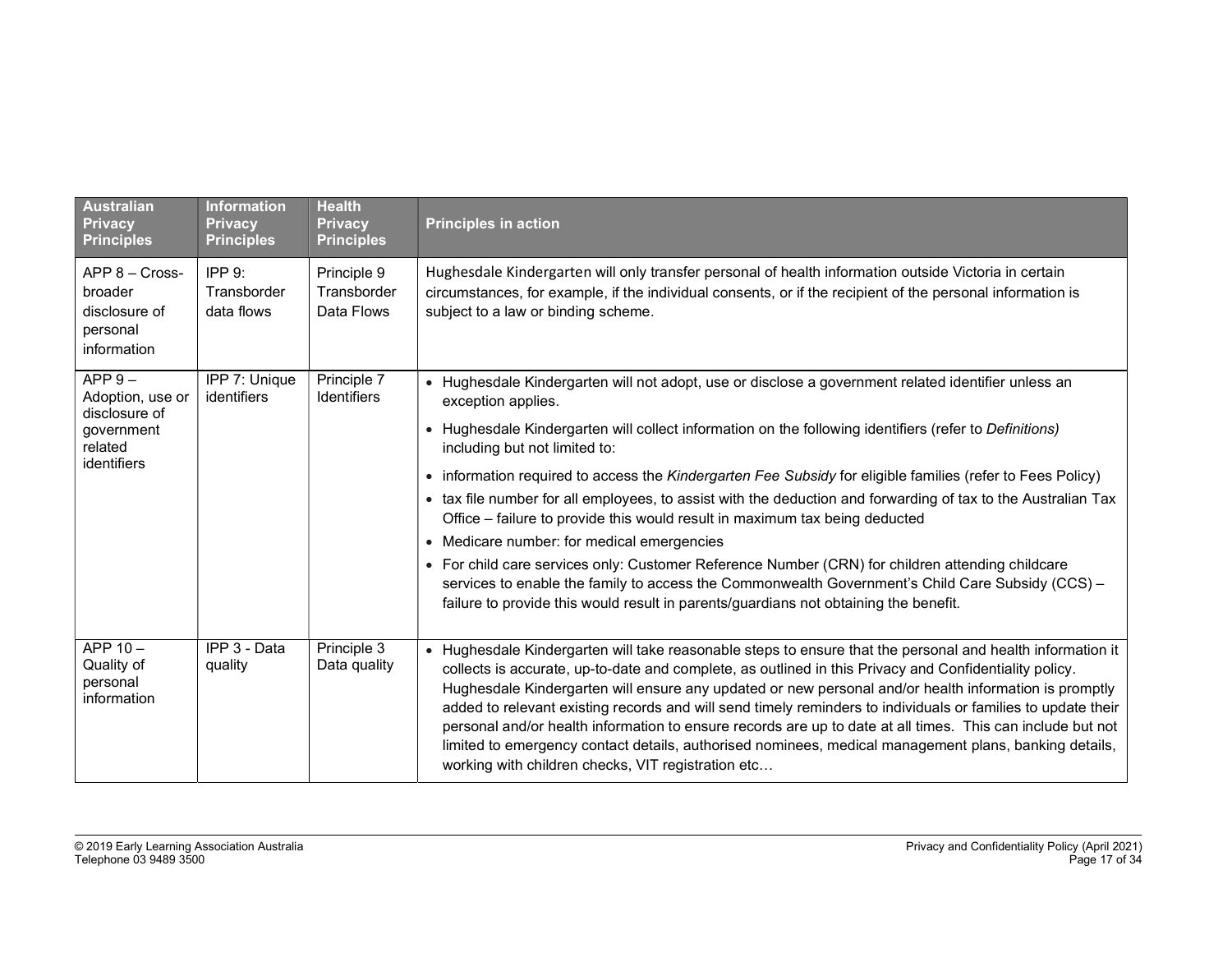| APP 11-<br>Security of<br>personal<br>information                                  | IPP 4 - Data<br>security             | Principle 4<br>Data Security<br>and Data<br>Retention | • Hughesdale Kindergarten takes active measures to ensure the security of personal, sensitive and health<br>information it holds, and takes reasonable steps to protect the stored information from misuse,<br>interference and loss, as well as unauthorised access, modification or disclosure (refer to Privacy and<br>Confidently policy). Hughesdale Kindergarten will also take reasonable steps to destroy personal and<br>health information and ensure it is de-identified if it no longer needs the information for any purpose as<br>described in Regulations 177, 183, 184. In disposing of personal, sensitive and/or health information,<br>those with authorised access to the information will ensure that it is either shredded or destroyed in such<br>a way that the information is no longer accessible. |
|------------------------------------------------------------------------------------|--------------------------------------|-------------------------------------------------------|------------------------------------------------------------------------------------------------------------------------------------------------------------------------------------------------------------------------------------------------------------------------------------------------------------------------------------------------------------------------------------------------------------------------------------------------------------------------------------------------------------------------------------------------------------------------------------------------------------------------------------------------------------------------------------------------------------------------------------------------------------------------------------------------------------------------------|
|                                                                                    |                                      |                                                       | • Hughesdale Kindergarten will ensure that, in relation to personal, sensitive and health information:                                                                                                                                                                                                                                                                                                                                                                                                                                                                                                                                                                                                                                                                                                                       |
|                                                                                    |                                      |                                                       | • access will be limited to authorised staff, the approved provider or other individuals who require this<br>information in order to fulfil their responsibilities and duties                                                                                                                                                                                                                                                                                                                                                                                                                                                                                                                                                                                                                                                |
|                                                                                    |                                      |                                                       | • information will not be left in areas that allow unauthorised access to that information                                                                                                                                                                                                                                                                                                                                                                                                                                                                                                                                                                                                                                                                                                                                   |
|                                                                                    |                                      |                                                       | • all materials will be physically stored in a secure cabinet or area                                                                                                                                                                                                                                                                                                                                                                                                                                                                                                                                                                                                                                                                                                                                                        |
|                                                                                    |                                      |                                                       | • electronic records containing personal or health information will be stored safely and secured with a<br>password for access. There is security in transmission of the information via email, telephone, mobile<br>phone/text messages, as detailed below:                                                                                                                                                                                                                                                                                                                                                                                                                                                                                                                                                                 |
|                                                                                    |                                      |                                                       | - emails will only be sent to a person authorised to receive the information                                                                                                                                                                                                                                                                                                                                                                                                                                                                                                                                                                                                                                                                                                                                                 |
|                                                                                    |                                      |                                                       | - faxes will only be sent to a secure fax, which does not allow unauthorised access                                                                                                                                                                                                                                                                                                                                                                                                                                                                                                                                                                                                                                                                                                                                          |
|                                                                                    |                                      |                                                       | - telephone - limited and necessary personal information will be provided over the telephone to<br>persons authorised to receive that information                                                                                                                                                                                                                                                                                                                                                                                                                                                                                                                                                                                                                                                                            |
|                                                                                    |                                      |                                                       | - transfer of information interstate and overseas will only occur with the permission of the person<br>concerned or their parents/guardians.                                                                                                                                                                                                                                                                                                                                                                                                                                                                                                                                                                                                                                                                                 |
| APP $12 -$<br>Access to<br>personal<br>information and<br>APP 13-<br>Correction of | $IPP6 -$<br>Access and<br>correction | Principle 6<br>Access and<br>Correction               | • Individuals or families have the right to seek access to their own personal information and to make<br>corrections to it if necessary. Upon request Hughesdale Kindergarten will give an individual or families<br>access to their personal or health information it holds are part of service operations in a timely manner.<br>Hughesdale Kindergarten must be satisfied through identification verification, that a request for personal<br>or health information is granted.                                                                                                                                                                                                                                                                                                                                           |
| personal<br>information                                                            |                                      |                                                       | Process for considering access requests                                                                                                                                                                                                                                                                                                                                                                                                                                                                                                                                                                                                                                                                                                                                                                                      |
|                                                                                    |                                      |                                                       | A person may seek access, to view or update their personal or health information:                                                                                                                                                                                                                                                                                                                                                                                                                                                                                                                                                                                                                                                                                                                                            |
|                                                                                    |                                      |                                                       | • if it relates to their child, by contacting the nominated supervisor                                                                                                                                                                                                                                                                                                                                                                                                                                                                                                                                                                                                                                                                                                                                                       |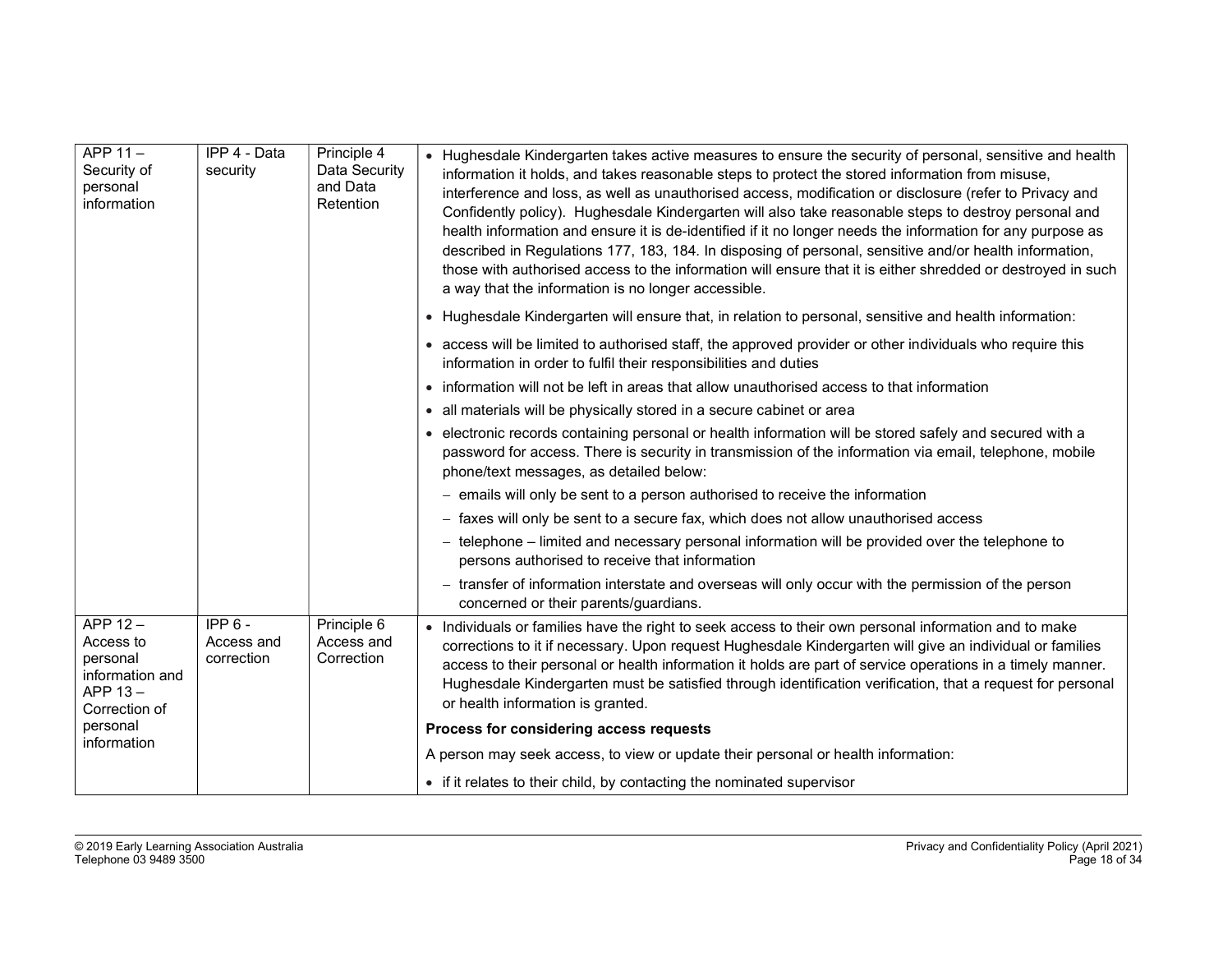|     |     |                                                                                              | • for all other requests, by contacting the approved provider/secretary.                                                                                                                                                                                                                                                                                                                                                                                     |
|-----|-----|----------------------------------------------------------------------------------------------|--------------------------------------------------------------------------------------------------------------------------------------------------------------------------------------------------------------------------------------------------------------------------------------------------------------------------------------------------------------------------------------------------------------------------------------------------------------|
|     |     |                                                                                              | Personal information may be accessed in the following way:                                                                                                                                                                                                                                                                                                                                                                                                   |
|     |     |                                                                                              | • view and inspect the information                                                                                                                                                                                                                                                                                                                                                                                                                           |
|     |     |                                                                                              | • take notes                                                                                                                                                                                                                                                                                                                                                                                                                                                 |
|     |     |                                                                                              | • obtain a copy (scanned or photographed).                                                                                                                                                                                                                                                                                                                                                                                                                   |
|     |     |                                                                                              | Individuals requiring access to, or updating of, personal information should nominate the type of access<br>required and specify, if possible, what information is required. The approved provider will endeavour to<br>respond to this request within 45 days of receiving the request.                                                                                                                                                                     |
|     |     |                                                                                              | The approved provider and employees will provide access in line with the privacy legislation. If the<br>requested information cannot be provided, the reasons for denying access will be given in writing to the<br>person requesting the information.                                                                                                                                                                                                       |
|     |     |                                                                                              | In accordance with the legislation, the service reserves the right to charge for information provided in order<br>to cover the costs involved in providing that information.                                                                                                                                                                                                                                                                                 |
|     |     |                                                                                              | The privacy legislation also provides an individual about whom information is held by the service, the right<br>to request the correction of information that is held. Hughesdale Kindergarten will respond to the request<br>within 45 days of receiving the request for correction. If the individual is able to establish to the service's<br>satisfaction that the information held is incorrect, the service will endeavour to correct the information. |
|     |     |                                                                                              | There are some exceptions set out in the Privacy and Data Protection Act 2014, where access may be<br>denied in part or in total. Examples of some exemptions are where:                                                                                                                                                                                                                                                                                     |
|     |     |                                                                                              | • the request is frivolous or vexatious                                                                                                                                                                                                                                                                                                                                                                                                                      |
|     |     |                                                                                              | • providing access would have an unreasonable impact on the privacy of other individuals                                                                                                                                                                                                                                                                                                                                                                     |
|     |     |                                                                                              | • providing access would pose a serious threat to the life or health of any person                                                                                                                                                                                                                                                                                                                                                                           |
|     |     |                                                                                              | • the service is involved in the detection, investigation or remedying of serious improper conduct and<br>providing access would prejudice that.                                                                                                                                                                                                                                                                                                             |
| N/A | N/A | Principle 10<br>Transfer or<br>closure of the<br>practice of a<br>health service<br>provider | N/A                                                                                                                                                                                                                                                                                                                                                                                                                                                          |
| N/A | N/A | Principle 11<br>Making                                                                       | N/A                                                                                                                                                                                                                                                                                                                                                                                                                                                          |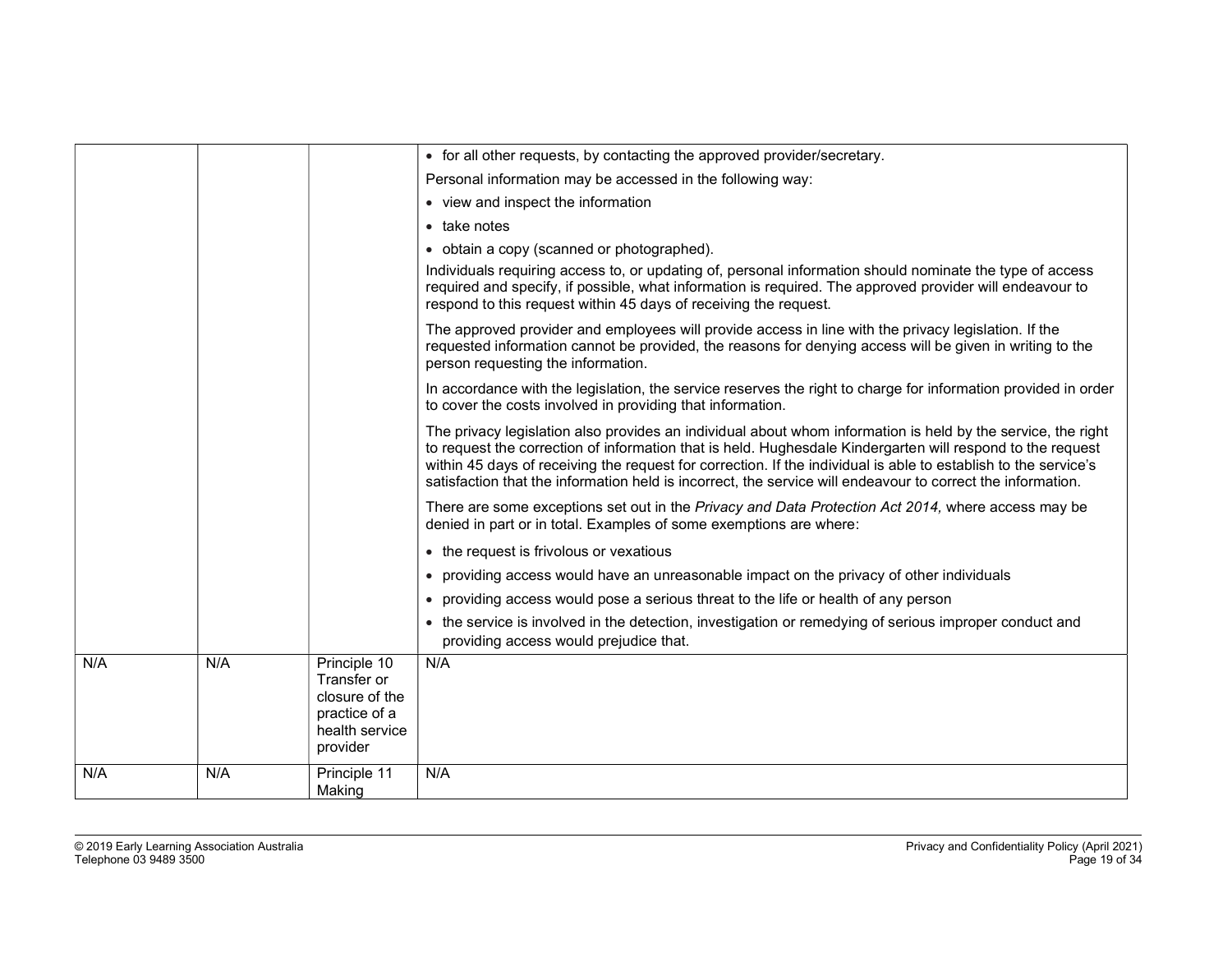| information<br>available to<br>another<br>health service<br>provider |  |
|----------------------------------------------------------------------|--|
|----------------------------------------------------------------------|--|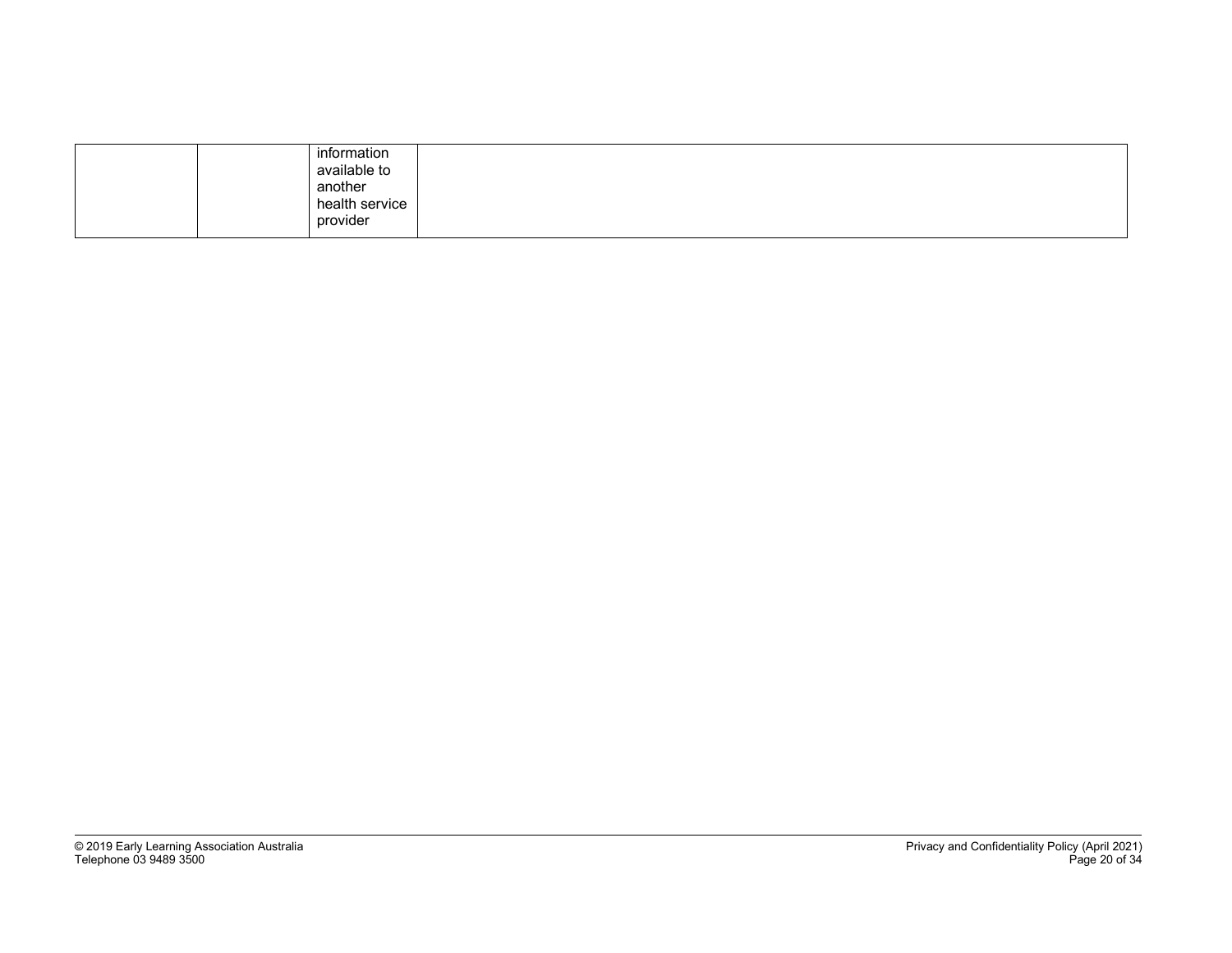# ATTACHMENT 3 Letter of acknowledgement and understanding

#### [Place on service letterhead]

### Dear **[Insert Name]**,

### Re: Privacy and Confidentiality Policy

Please find attached the [Service Name] Privacy and Confidentiality Policy, which outlines how Hughesdale Kindergarten will meet the requirements of the Victorian Health Records Act 2001 and the Privacy and Data Protection Act 2014 (Vic) (or where applicable, the Privacy Act 1988 (Cth)), The Child Information Sharing Scheme under Part 6A of the Child Wellbeing and Safety Act 2005 and the Family Violence Information Sharing Scheme under Part 5A of the Family Violence Protection Act 2008 in relation to personal, sensitive and health information.

Employees have an important role in assisting the service to comply with the requirements of the privacy legislation by ensuring they understand and implement the [Service Name] Privacy and Confidentiality Policy. Therefore, all employees are required to read this policy and complete the attached acknowledgement form.

 $\_$  , and the state of the state of the state of the state of the state of the state of the state of the state of the state of the state of the state of the state of the state of the state of the state of the state of the

Please return the completed form below by [Date].

Yours sincerely,

### [insert staff member name]

### [insert staff member role]

(on behalf of the approved provider)

Please note: this form will be kept with your individual staff record.

[Service Name]

Acknowledgement of reading the Privacy and Confidentiality Policy

I, have received and read the

service's Privacy and Confidentiality Policy.

Signature: \_\_\_\_\_\_\_\_\_\_\_\_\_\_\_\_\_\_\_\_\_\_\_\_\_\_\_\_\_\_\_\_\_\_\_\_\_\_\_\_\_\_

Date: \_\_\_\_\_\_\_\_\_\_\_\_\_\_\_\_\_\_\_\_\_\_\_\_\_\_\_\_\_\_\_\_\_\_\_\_\_\_\_\_\_\_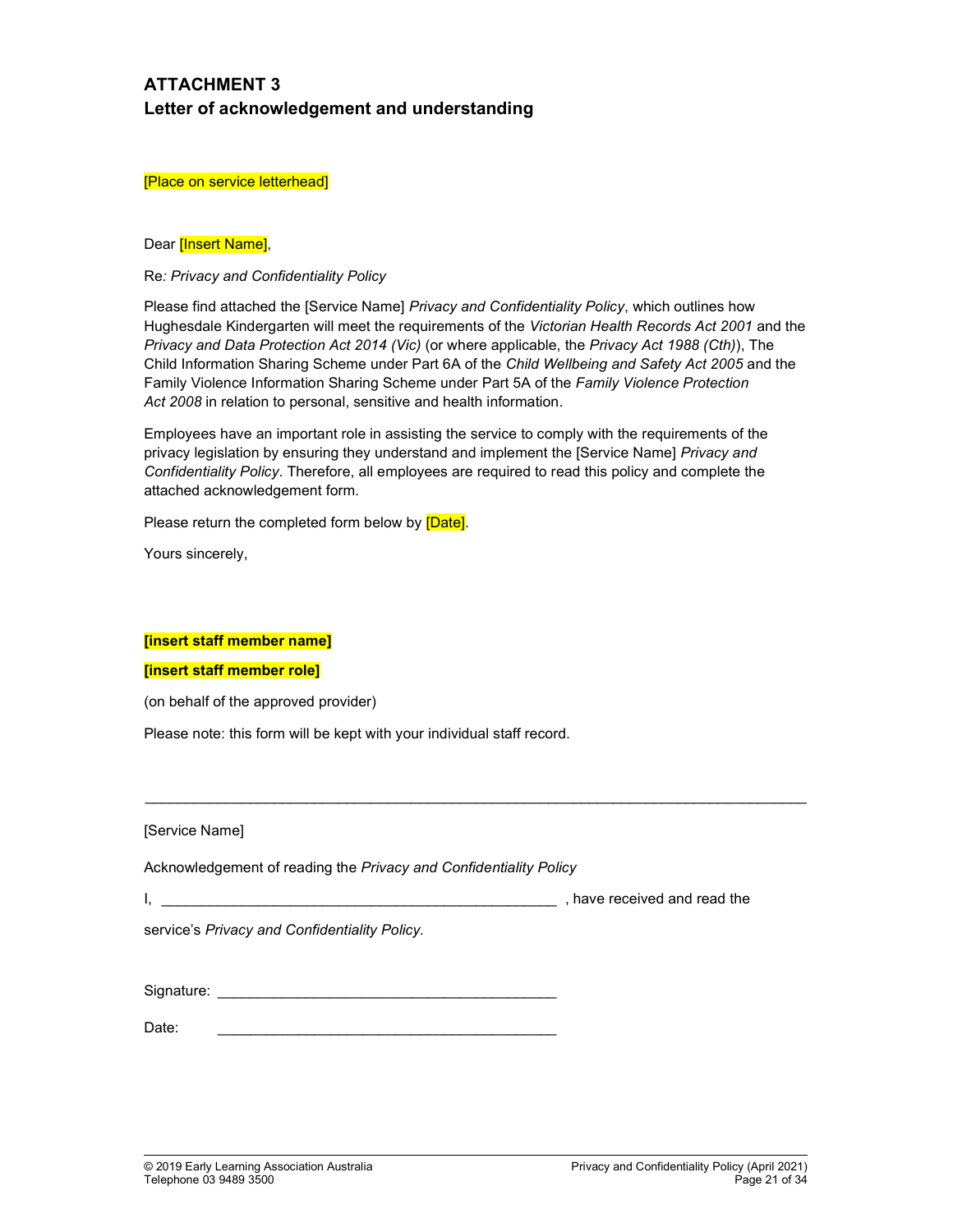# ATTACHMENT 4 Privacy statement

#### [Place on service letterhead]

We believe your privacy is important.

Hughesdale Kindergarten has developed a Privacy and Confidentiality Policy that illustrates how we collect, use, disclose, manage and transfer personal information, including health information. This policy is available on request.

To ensure ongoing funding and licensing, our service is required to comply with the requirements of privacy legislation in relation to the collection and use of personal and sensitive information. If we need to collect health information, our procedures are subject to the Health Records Act 2001.

The Child Information and Family Violence Information Sharing Scheme allows Early Childhood Services to freely request and share relevant information with Information Sharing Entities to support a child or group of children's wellbeing and safety when the threshold test has been met.

### Purpose for which information is collected

The reasons for which we generally collect personal information are given in the table below.

| <b>Personal information and health</b><br>information collected in relation to:                                                              | Primary purpose for which information will be used:                                                                                                                                                |
|----------------------------------------------------------------------------------------------------------------------------------------------|----------------------------------------------------------------------------------------------------------------------------------------------------------------------------------------------------|
| Children and parents/guardians                                                                                                               | To enable us to provide for the education and care of<br>$\bullet$<br>the child attending the service<br>To manage and administer the service as required<br>$\bullet$                             |
| The approved provider if an individual, or<br>members of the Committee of<br>Management/Board if the approved<br>provider is an organisation | For the management of the service<br>$\bullet$<br>To comply with relevant legislation requirements<br>$\bullet$                                                                                    |
| Job applicants, employees, contractors,<br>volunteers and students                                                                           | • To assess and (if necessary) to engage employees,<br>contractors, volunteers or students<br>To administer the individual's employment, contracts<br>٠<br>or placement of students and volunteers |

Please note that under relevant privacy legislation, other uses and disclosures of personal information may be permitted, as set out in that legislation.

#### Disclosure of personal information, including sensitive and health information

Some personal information, including health information, held about an individual may be disclosed to:

- government departments or agencies, as part of our legal and funding obligations
- local government authorities, for planning purposes
- organisations providing services related to employee entitlements and employment
- insurance providers, in relation to specific claims or for obtaining cover
- law enforcement agencies
- health organisations and/or families in circumstances where the person requires urgent medical assistance and is incapable of giving permission
- anyone to whom the individual authorises us to disclose information.
- information sharing entities to support a child and a group of children's wellbeing and safety.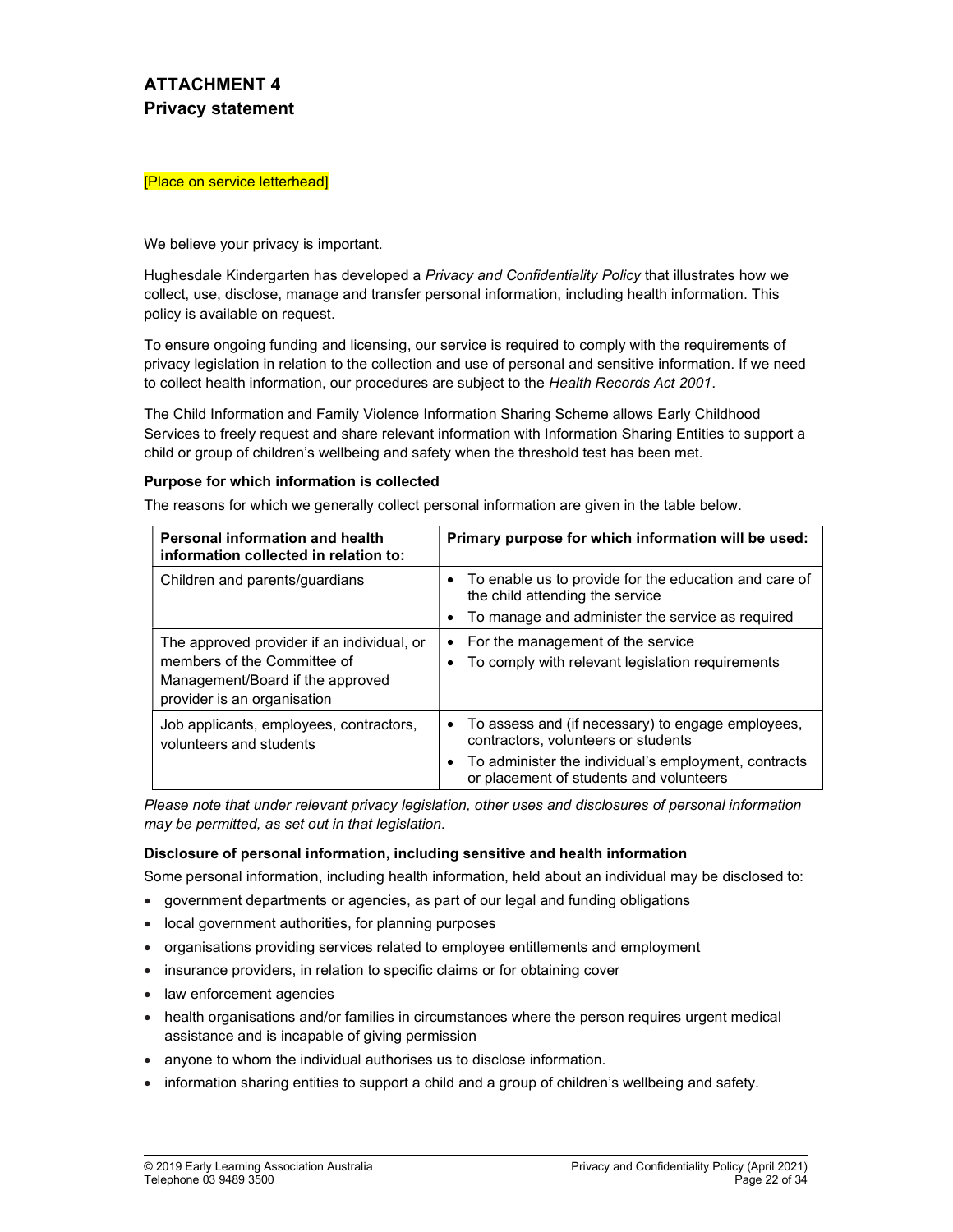### Laws that require us to collect specific information

The Education and Care Services National Law Act 2010 and the Education and Care Services National Regulations 2011, Associations Incorporation Reform Act 2012 (Vic) and employment-related laws and agreements require us to collect specific information about individuals from time-to-time. Failure to provide the required information could affect:

- a child's enrolment at the service
- a person's employment with the service
- the ability to function as an incorporated association.

## Access to information

Individuals about whom we hold personal, sensitive or health information can gain access to this information in accordance with applicable legislation. The procedure for doing this is set out in our Privacy and Confidentiality Policy, which is available on request.

For information on the Privacy and Confidentiality Policy, please refer to the copy available at the service or contact the approved provider/nominated supervisor.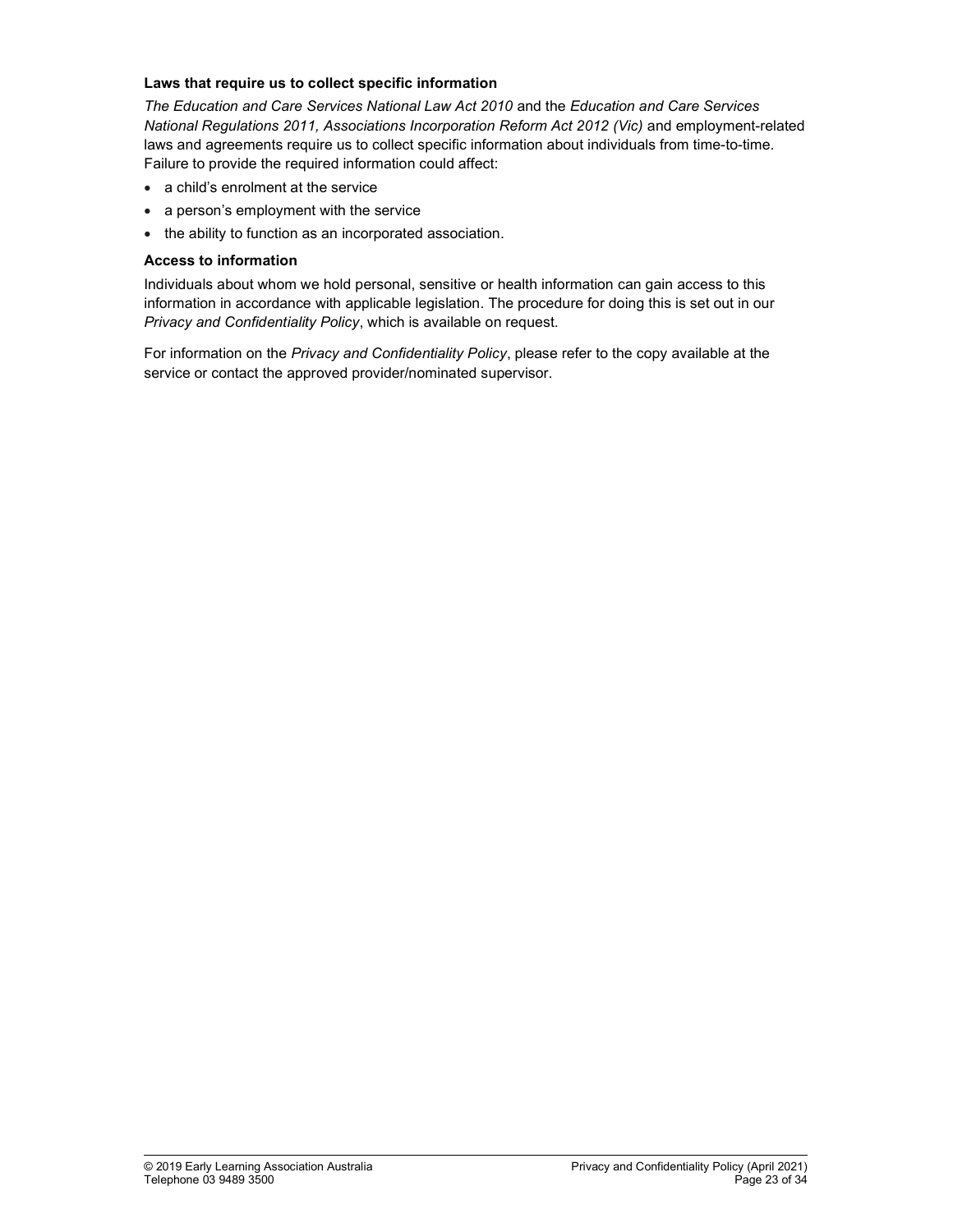# ATTACHMENT 5 Permission form for photographs and videos

[Place on service letterhead]

### Background information

Photographs and videos are classified as 'personal information' under the Privacy and Data Protection Act 2014.

The purpose of this permission form is to:

- notify parents/guardians as to who will be permitted to take photographs/videos, where these will be taken and how they will be used.
- comply with the privacy legislation in relation to all photographs/videos taken at the service, whether by the approved provider, nominated supervisor, persons in day to day charge, early childhood teachers, educators, staff, parents/guardians, volunteers or students on placement
- enable photographs/videos of children to be taken as part of the program delivered by the service, whether group photos, videos or photos at special events and excursions etc.

### Photographs/videos taken by staff

Staff at the service may take photographs/videos of children as part of the program. These may be displayed at the service, on the Hughesdale Kindergarten website/social media platforms or placed in the service's publications or promotional material to promote the service, or for any other purpose aligned to the service's business operations. Some staff may use learning journals in which photographs are included.

When the photographs/videos are no longer being used, the service will destroy them if they are no longer required, or otherwise store them securely at the service. It is important to note that while the service can nominate the use and disposal of photographs they organise, the service has no control over those photographs taken by parents/guardians of children attending the service program or activity.

### Group photographs/videos taken by parents/guardians

Parents/guardians may take group photographs/videos of their own child/children at special service events such as birthdays, excursions and other activities. Parents must ensure that where the photographs/videos include other children at the service they are sensitive to and respectful of the privacy of those children and families in using and disposing of the photographs/videos.

### Photographs taken by a photographer engaged by the service

A photographer may be engaged by the service to take individual and/or group photographs of children. Information will be provided in written form to parents/guardians prior to the event, and will include the date and the photographer's details.

### Photographs/videos for use in newspapers, Hughesdale Kindergarten website and other external publications

The permission of parents/guardians of children will, on every occasion, be obtained prior to a child's photograph being taken to appear in any newspaper/media or external publication, including the service's newsletter, publications and website.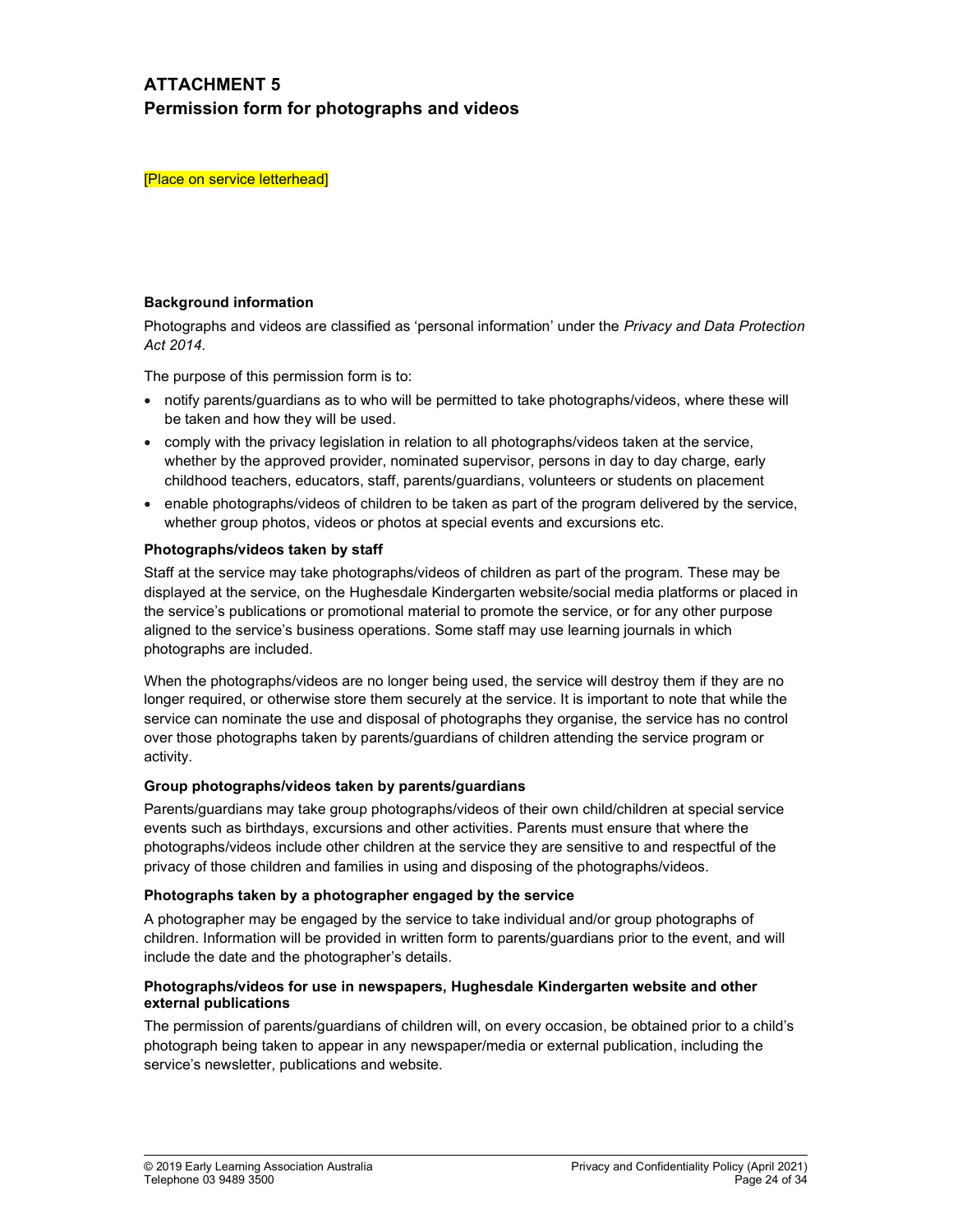### Photographs/videos taken by students on placement

Students at the service may take photographs/videos of children as part of their placement requirements.

## Access to photographs/videos

Access to any photographs or videos, like other personal information, is set out in the service's Privacy and Confidentiality Policy, which is displayed at the service and available on request.

### Confirmation of consent

I consent/do not consent to the arrangements for the use of photographs and/or videos, as stated in this permission form.

| Parent's/guardian's name    | Child's name |
|-----------------------------|--------------|
| Signature (parent/guardian) | Date         |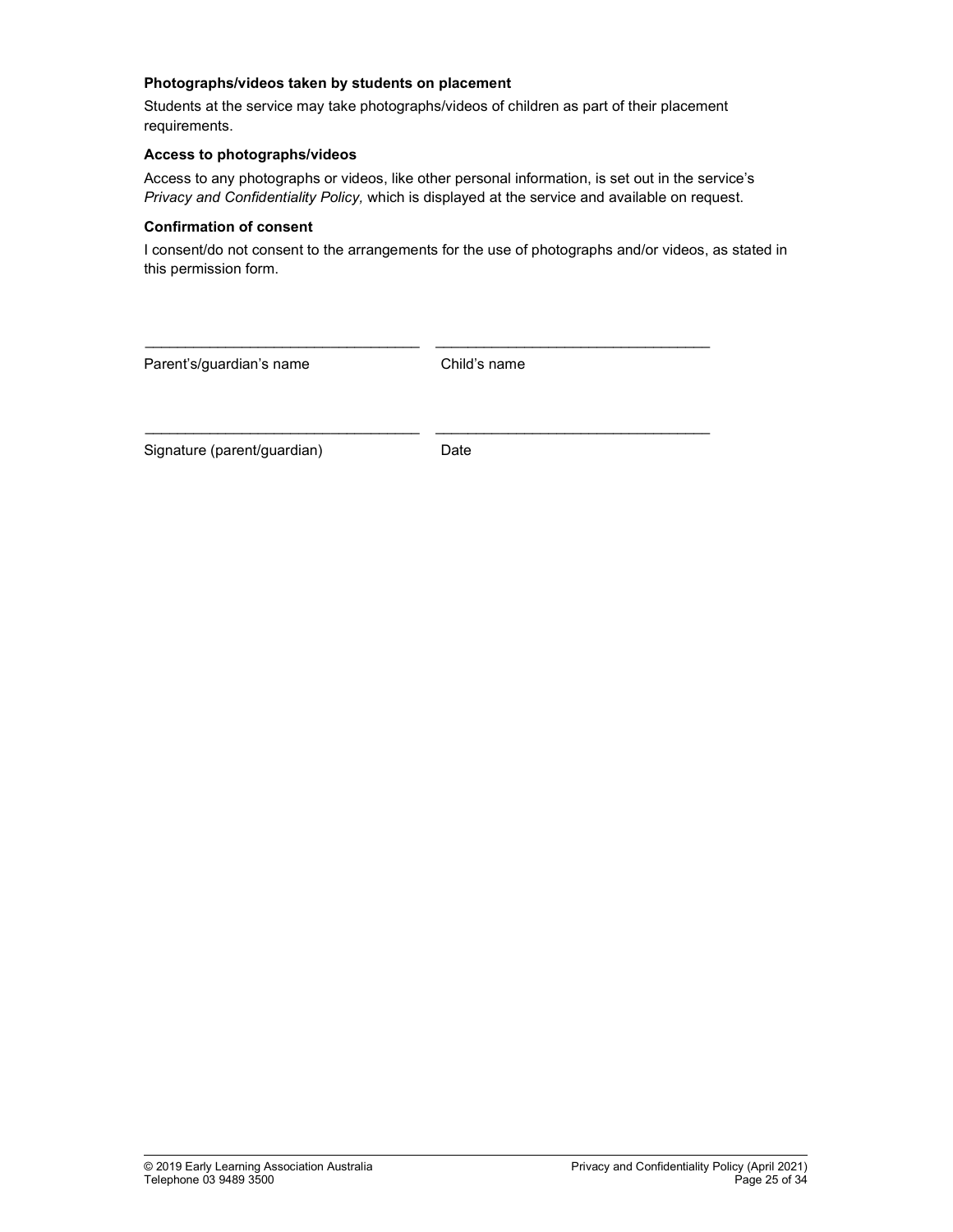# ATTACHMENT 6 Special permission notice for publications/media

Use of photographs, digital recordings, film or video footage of children

in media, newspapers and publications, including any

service publication or media outlet

[Date]

Dear [insert name of parent/guardian],

The purpose of this letter is to obtain permission for your child to be photographed or filmed by [insert name of the organisation/individual taking the photograph or filming the child]and for your child's photograph, digital recording, film, or video footage to appear in[insert name of the newspaper, publication (including the service's publication) or media outlet where it will be displayed].

I, \_\_\_\_\_\_\_\_\_\_\_\_\_\_\_\_\_\_\_\_\_\_\_\_\_\_\_\_\_\_\_\_\_\_\_\_\_\_\_\_\_\_\_ , consent/do not consent to my child

 $\_$  , and the set of the set of the set of the set of the set of the set of the set of the set of the set of the set of the set of the set of the set of the set of the set of the set of the set of the set of the set of th

(name of child) being photographed or filmed by

[insert name of the organisation/individual taking the photograph or filming the child]and for my child's photograph, digital recording, film, or video footage to appear in the following publication and/or media outlet [insert name of the newspaper publication (including the service's publication) or media outlet where it will be displayed]

Signature (parent/guardian) Date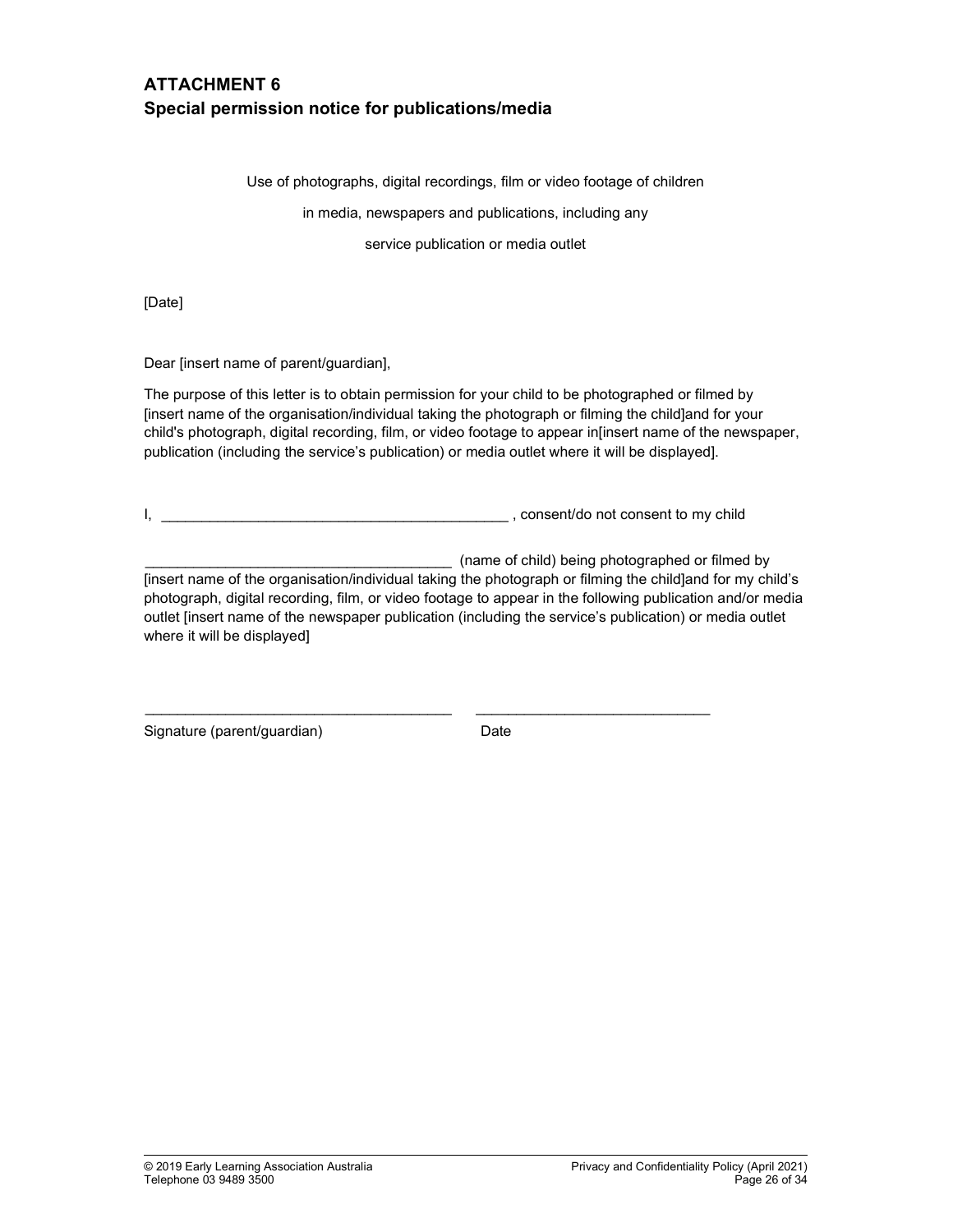# ATTACHMENT 7 Sharing information under the CISS AND FVISS

This attachment has been developed based on the Information Sharing and Family Violence Reforms Contextualised Guidance: For centre-based education and care services; government, Catholic and independent schools; system and statutory bodies; and education health, wellbeing and inclusion workforces, April 2021.

### Applying the threshold test

Before sharing information with other Information Sharing Entities (ISE)'s the threshold test requirements must be meet.

The requirements for sharing are different depending on the purpose of the sharing, if sharing for both purposes (Child Wellbeing or Safety and/or Family Violence), you must meet the requirements of each of the schemes.

Although child wellbeing and safety takes precedence over an individual's privacy, privacy must still be protected through careful and selective information sharing.

### Threshold requirements for the Child Information Sharing Scheme:

| The information sharing entity is requesting or disclosing confidential information about any<br>person for the purpose of promoting the wellbeing or safety of a child or group of children;<br>and                                                                                                                                                                                                                                                                                                                                                                                                                                                     |  |
|----------------------------------------------------------------------------------------------------------------------------------------------------------------------------------------------------------------------------------------------------------------------------------------------------------------------------------------------------------------------------------------------------------------------------------------------------------------------------------------------------------------------------------------------------------------------------------------------------------------------------------------------------------|--|
| The disclosing information sharing entity reasonably believes that sharing the confidential<br>information may assist the receiving information sharing entity to carry out one or more of<br>the following activities:<br>• make a decision, an assessment or a plan relating to a child or group of children<br>initiate or conduct an investigation relating to a child or group of children<br>provide a service relating to a child or group of children<br>manage any risk to a child or group of children; and                                                                                                                                    |  |
| The information being disclosed or requested is not known to be 'excluded information'<br>under Part 6Aof the Child Wellbeing and Safety Act (and is not restricted from sharing by<br>another law), information that could:<br>• endanger a person's life or result in physical injury<br>prejudice a police investigation or interfere with the enforcement or administration of the<br>law; prejudice a coronial inquest; prejudice a fair trial of a person<br>be legally privileged<br>reveal a confidential police source<br>• contravene a court order<br>be contrary to the public interest<br>information sharing would contravene another law. |  |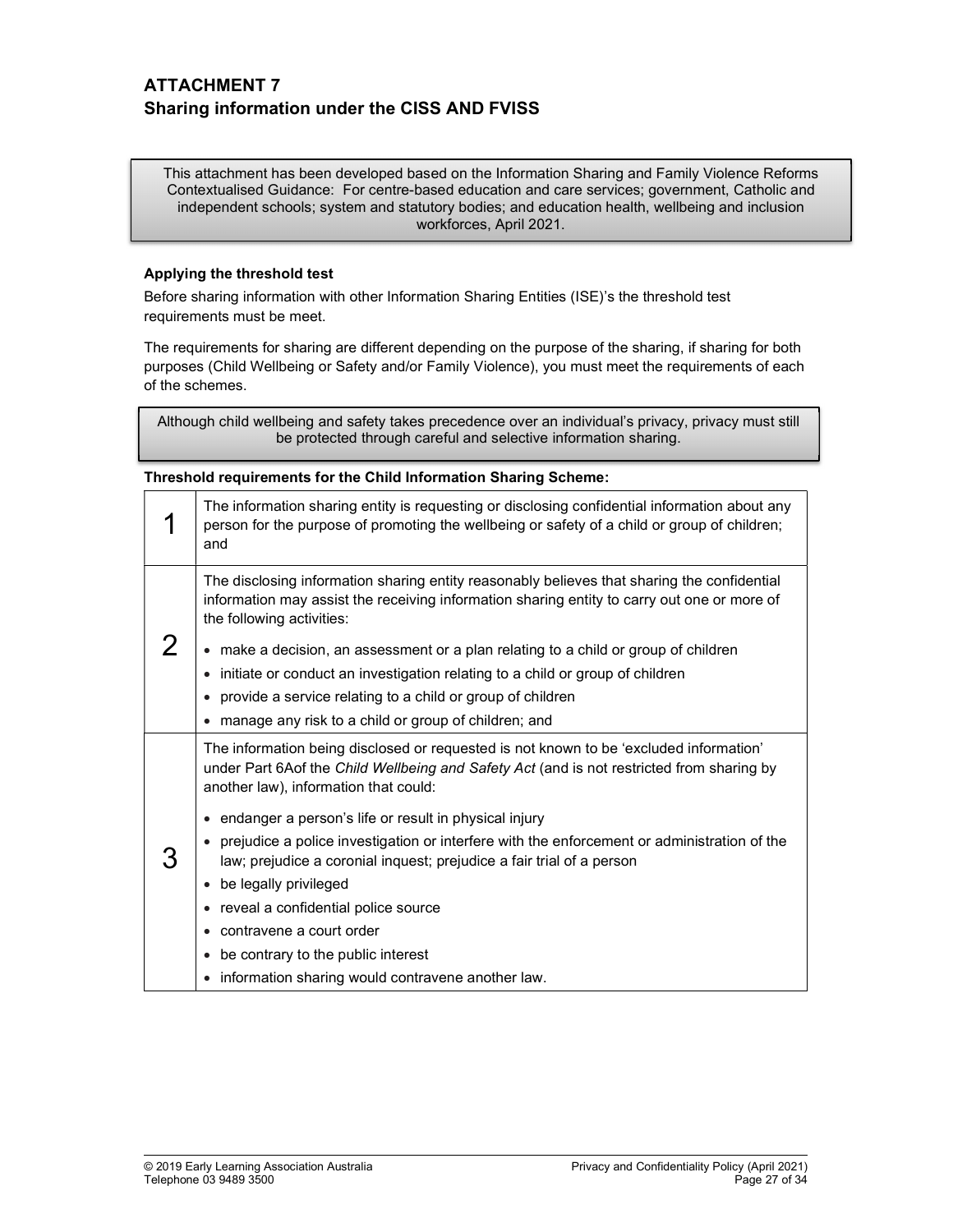### Threshold requirements for the Family Violence Information Sharing Scheme:

|   | The purpose of sharing is to assess family violence risk OR protect victim survivors from<br>family violence risk.                                                                                                                                                            |
|---|-------------------------------------------------------------------------------------------------------------------------------------------------------------------------------------------------------------------------------------------------------------------------------|
|   | There are two purposes for which information can be shared between ISEs:                                                                                                                                                                                                      |
|   | • Family violence assessment purpose: the purpose of establishing or assessing the risk of<br>a person committing family violence or being the subject of family violence. This would<br>include:                                                                             |
|   | - establishing family violence risk                                                                                                                                                                                                                                           |
|   | - assessing the risk to the victim survivor                                                                                                                                                                                                                                   |
|   | - correctly identifying the perpetrator.                                                                                                                                                                                                                                      |
|   | • Family violence protection purpose: once family violence risk is established, to manage<br>the risk to the victim survivor. This includes information sharing to support ongoing risk<br>assessment.                                                                        |
| 2 | The applicable consent requirements are met.                                                                                                                                                                                                                                  |
|   | Is the consent required when a child is at risk of family violence?                                                                                                                                                                                                           |
|   | • Consent is not required from any person to share information relevant to assessing or<br>managing family violence risk to a child. However, you should seek the views of the child<br>and non-violent family members where it is safe, reasonable and appropriate to do so. |
|   | • Where a child is 18 years of age or older, they are an adult and so you may need their<br>consent to share their information, or the information of third parties, unless you can<br>legally share under existing privacy laws or when there is a child at risk.            |
|   | In situations where an adolescent is using family violence against an adult family member,<br>you may need the consent of the adult victim survivor to share their information.                                                                                               |
|   | The information is not excluded information.                                                                                                                                                                                                                                  |
|   | Excluded information is information that could:                                                                                                                                                                                                                               |
|   | • endanger a person's life or result in physical injury                                                                                                                                                                                                                       |
|   | • prejudice a police investigation or interfere with the enforcement or administration of the<br>law; prejudice a coronial inquest; prejudice a fair trail of a person be legally privileged                                                                                  |
|   | • reveal a confidential police source                                                                                                                                                                                                                                         |
|   | contravene a court order                                                                                                                                                                                                                                                      |
|   | • be contrary to the public interest                                                                                                                                                                                                                                          |
|   | • information sharing would contravene another law.                                                                                                                                                                                                                           |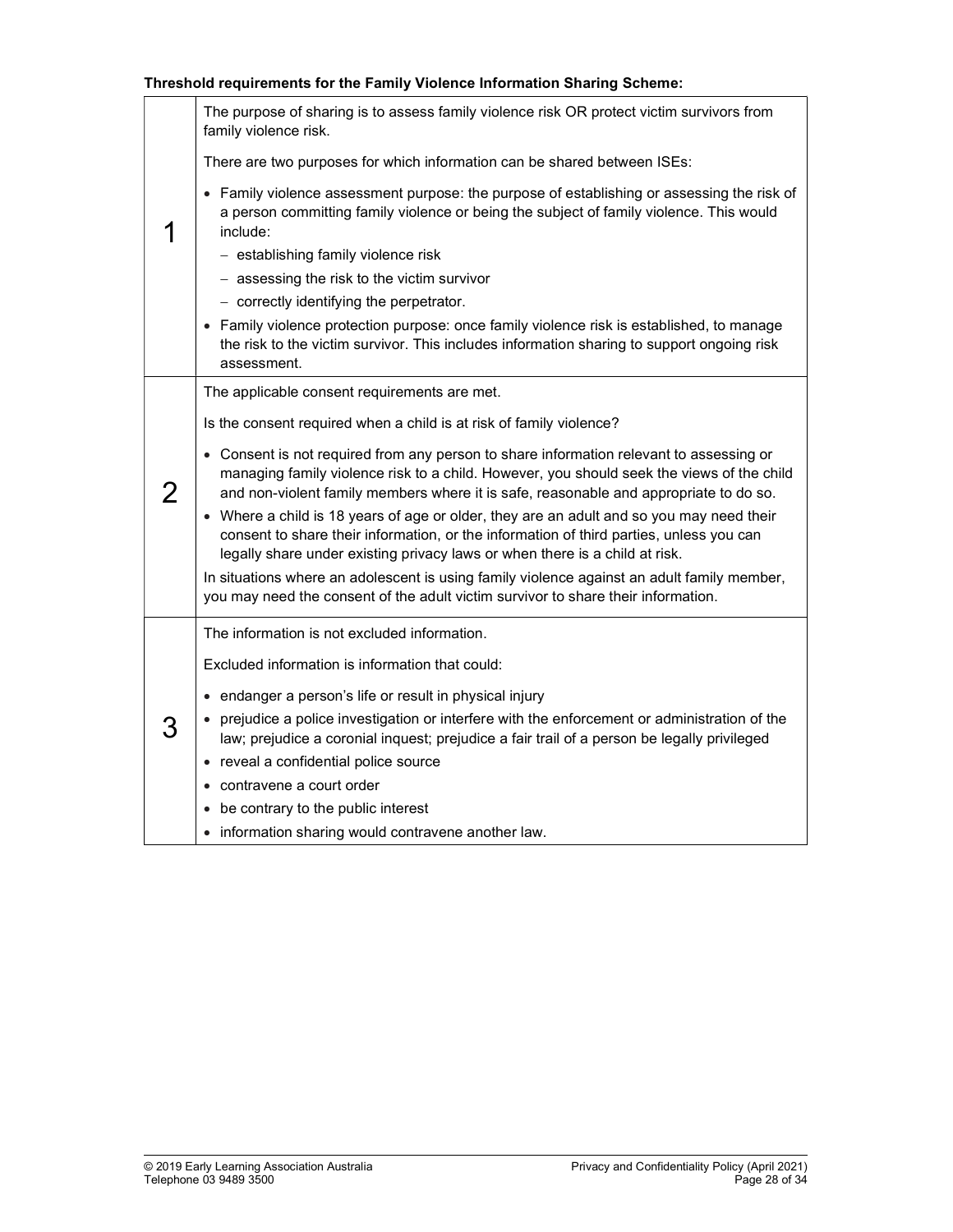Before disclosing information under the Child Information Sharing and Family Violence Information Sharing Scheme, it is important that information sharing entities take reasonable care to verify the identity of the professional or service and ensure that they are an information sharing entity.

- The ISE list is a searchable database that can be used to identity organisation and services prescribed under the CISS and FIVSS
- Before making a request, check to see if the organisation is a prescribed entity via the Access the ISE list: https://iselist.www.vic.gov.au/ise/list/
- Refer to Information Sharing Entity List Uses Guide on how to navigate the database.
- ISE's should respond to requests for information in a timely manner, including when they are declining to provide information in response to the request.
- If an ISE is declining a request from another ISE, they are required to provide written reasons for doing so.

### Making a request or receiving a request under the Child Information Sharing Scheme

An ISE may request information when it meets the first and third parts of the threshold. That is, the information being requested is:

- to promote the wellbeing or safety of a child or group of children
- not excluded information under the Child Information Sharing Scheme to their knowledge.

ISE should use professional judgement to decide which organisation or service to request information from, taking into account the following:

- the activity the requesting information sharing entity is seeking to undertake and the type of information that may assist them
- the roles and responsibilities of other information sharing entities and the information they are likely to hold
- the currency and relevance of the information other information sharing entities are likely to hold.

The ISE requesting the information should provide sufficient detail to enable the responding ISE to make a decision about whether all three parts of the threshold have been met, in order to assist them to:

- identify relevant information to respond to the request
- form an opinion about whether the information may be disclosed under the CISS (whether the disclosure meets the threshold).

When making a request, an ISE may disclose any confidential information that may assist the responding ISE to:

- identify the information they hold that is relevant to the request
- form an opinion on whether the information may be disclosed under the scheme.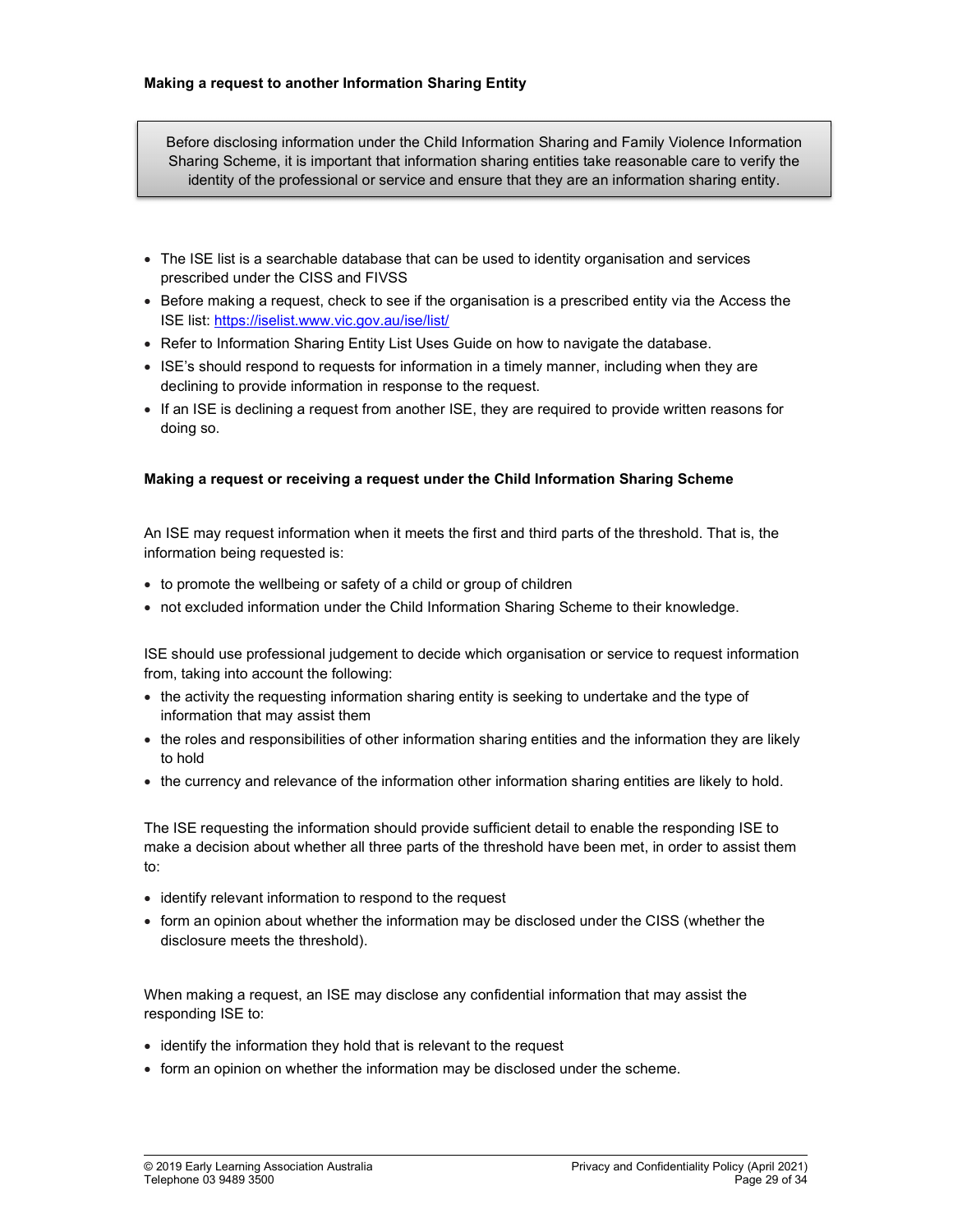If the legal requirements (or threshold) of the scheme are met, an ISE:

- may make requests for information to another ISE
- must disclose relevant information to another ISE, if requested
- may disclose information voluntarily (proactively) to other ISE's

ISE's will use their expertise and exercise their professional judgement to identify:

- the range of needs and risks that impact on a child's life to inform a decision as to whether the threshold is met
- what and how much information to share
- who to share with to support improved service delivery and promote the wellbeing or safety of the child or children.

### Making a request or receiving a request under the Family Violence Information Sharing Scheme

Under Part 5A of the Family Violence Protection Act 2008 (FVPA), ISEs may request or share information with other ISEs about a person that is relevant to assessing or managing a family violence risk. The information may relate to a victim survivor (adult or child), alleged perpetrator/perpetrator or third party.

Only information that is relevant to assessing or managing a risk of family violence can be shared under the Scheme. In determining what information is relevant, practitioners should use their professional judgement and refer to the Family Violence Policy.

Where an ISE receives a request, it must share that information, either verbally or in writing, provided that the information meets the requirements (the threshold) of the Scheme. The onus is on the ISE sharing information to ensure that they are disclosing information about a person in accordance with the law. There is no restriction on an ISE making a request.

If there is no existing relationship with the ISE the information is being requested from, verification may need to take place (e.g. by sending an email with the entity's official account).

There are two purposes for which ISEs can share information with each other under the FVPA, Part 5A:

- a. for family violence assessment purposes
	- Only prescribed risk assessment entities (RSE) (see *Definitions*) are entitled to make requests and receive information for a family violence assessment purpose, which focuses on identifying who the 'actual' perpetrator and victim survivor are and establishing the level of risk the perpetrator poses to the victim survivor.

OR

b. for family violence protection purposes

 Any prescribed ISE is permitted to request and receive information for a family violence protection purpose. The focus at this stage is about managing the risk of the perpetrator committing family violence or the victim survivor being subjected to family violence. This could include information sharing as part of ongoing risk assessment.

Once it has been established which purpose the information is to be exchanged, ensure that:

- sufficient information is provided to the ISE to help them identify what information they hold that might be relevant and whether they should disclose that information.
- the purpose of the information is clearly identified and why it is believed the information is relevant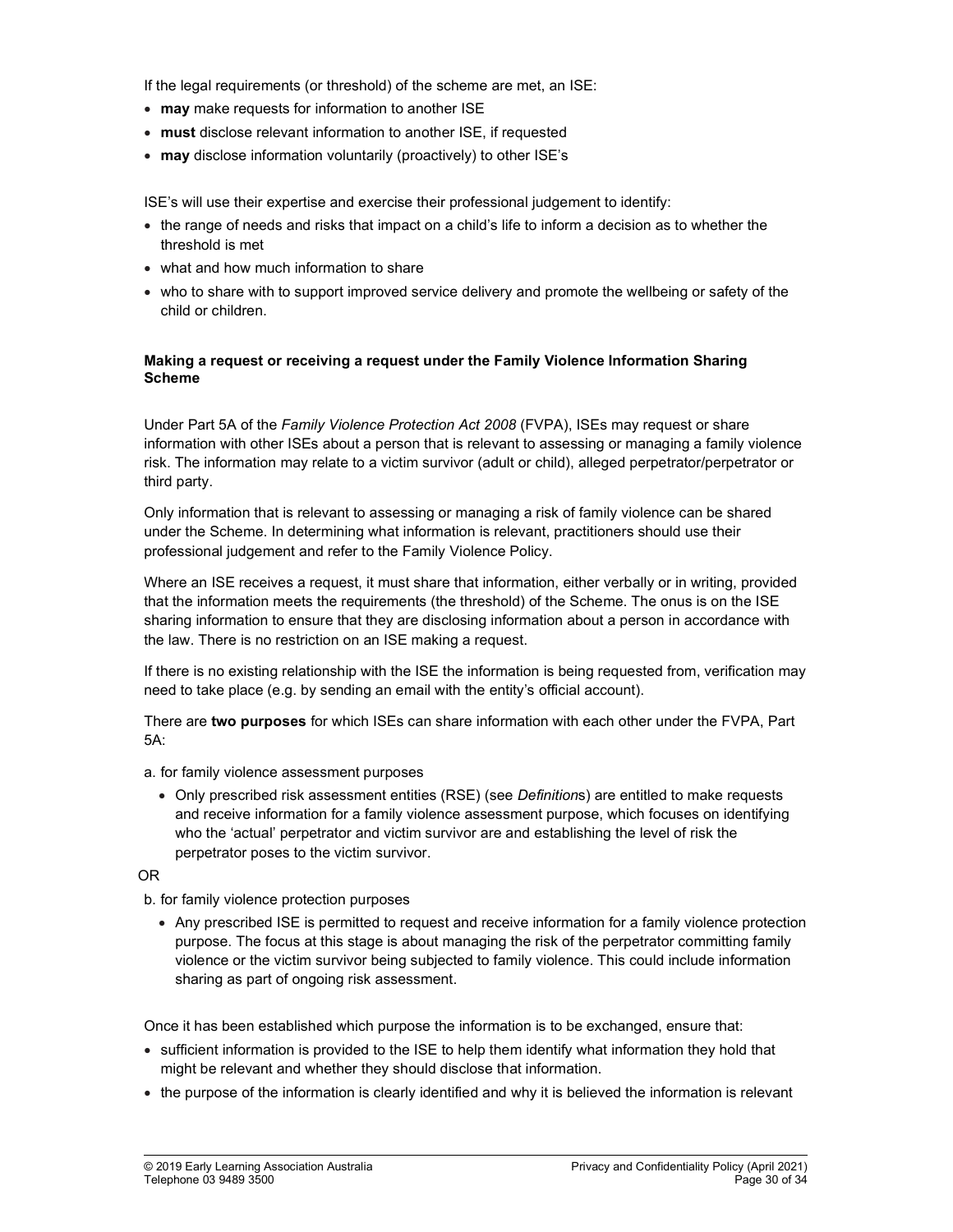- precedence is given to a victim survivor's right to be safe from family violence when discussing relevant information.
- record keeping is completed, including the name of the service that was contacted, the name of the ISE and the information that was disclosed.
- any risk assessment or safety plan are documented, as a result of the information sharing.
- information is used only for a purpose permitted by law.
- if information request is refused, record this refusal in writing and keep this refusal on file.

### Sharing information for risk assessment

Once a reasonable belief has been established that family violence risk is present and the identity of the perpetrator or victim survivor/s are clear (e.g. the victim survivor has identified the perpetrator), this would enable any ISE to make referrals for specialist services or professionals to complete a comprehensive family violence risk assessment. Some of these specialist services are prescribed as Risk Assessment Entities (RAEs) (refer to Table 1).

ISEs can share relevant information proactively or on request with RAEs for risk assessment purposes. That is, in order to:

- confirm whether family violence is occurring
- enable RAEs to assess the level of risk the perpetrator poses to the victim survivor
- correctly identify the perpetrator who is using family violence.

Family violence risk assessment is an ongoing process and is required at different points in time from different service perspectives. Education and care services will have a role in working collaboratively with other services to contribute to ongoing risk assessment and management of family violence.



Figure 1: Overview of activities when sharing information for risk assessment

Victoria State Government, 2021. Information Sharing and Family Violence Reforms Contextualised Guidance. Melbourne, p.38.

ISEs can only share information with other ISEs that are not RAEs. Request information from RAEs once family violence risk is established and the identity of the perpetrator and victim survivors are known. This is to prevent sharing that might escalate risk to a child or family member.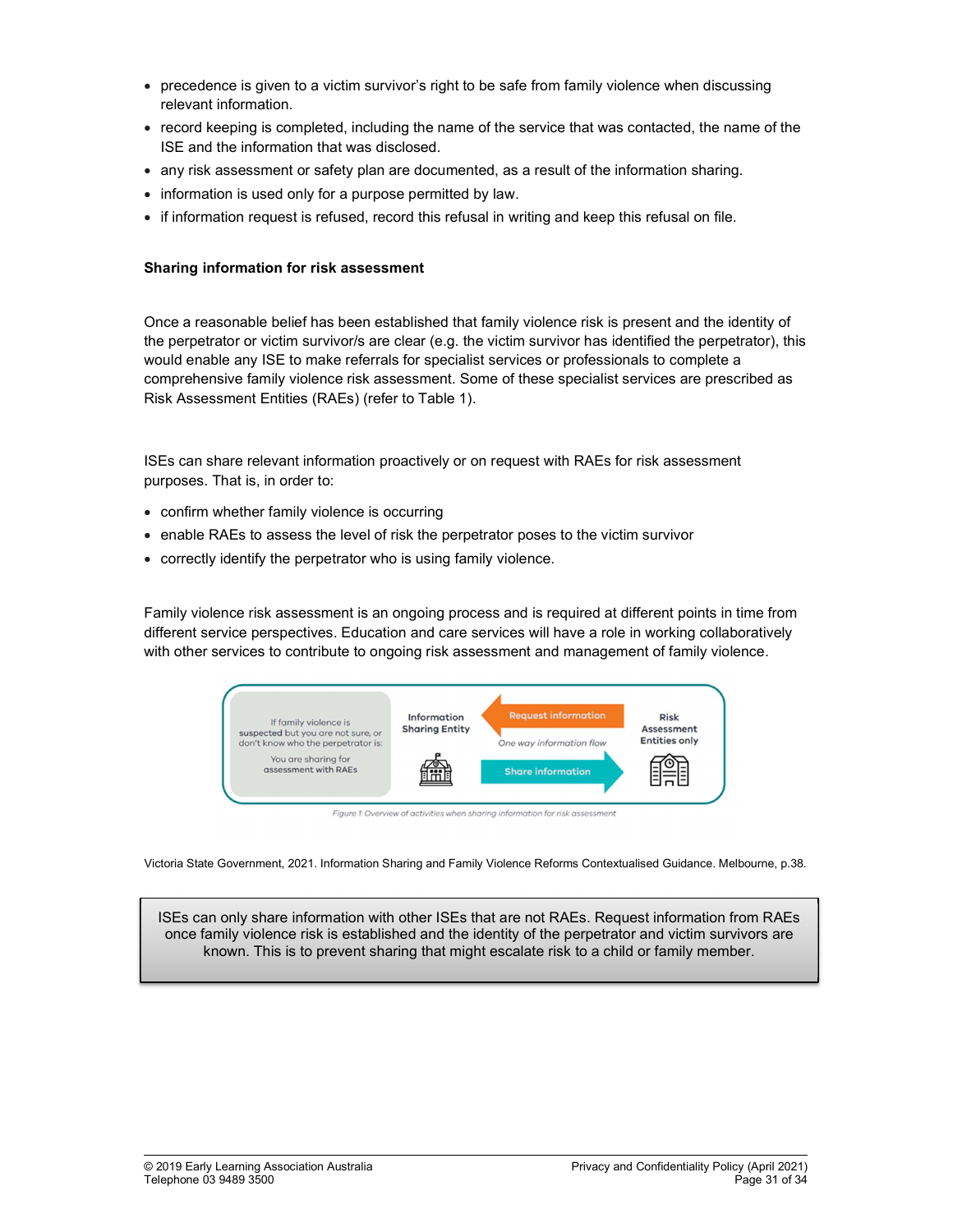### Sharing for risk management (protection):

Once family violence is established, ISEs can share proactively with other ISEs and request information, including from RAEs, if they reasonably believe sharing is necessary to:

- remove, reduce or prevent family violence risk
- understand how risk is changing over time
- inform ongoing risk assessment.

This opens a two-way flow of information that enables ISEs to form a complete picture of risk and collaborate to support children and families experiencing family violence.



Victoria State Government, 2021. Information Sharing and Family Violence Reforms Contextualised Guidance. Melbourne, p.39.

When making a request, ensure you are speaking with someone suitably trained to use Part 5A of the Family Violence Protection Act 2008 (FVPA).

#### Table 1

| Information Sharing Entities that are also Risk Assessment Entities                                                                                                                                                                                                                                                                                                                                                                                                                                                                                                              |                                                                                                                                                                                                                                                                                                                                                                                                                                                                                                                 |  |  |  |
|----------------------------------------------------------------------------------------------------------------------------------------------------------------------------------------------------------------------------------------------------------------------------------------------------------------------------------------------------------------------------------------------------------------------------------------------------------------------------------------------------------------------------------------------------------------------------------|-----------------------------------------------------------------------------------------------------------------------------------------------------------------------------------------------------------------------------------------------------------------------------------------------------------------------------------------------------------------------------------------------------------------------------------------------------------------------------------------------------------------|--|--|--|
| State-funded specialist family violence<br>services (including refuges, Men's Behaviour<br>Change Programs, family violence counselling<br>and therapeutic programs)<br>Risk Assessment and Management Panel<br>(RAMP) members (including those services<br>that would not otherwise be prescribed but<br>only when participating in a RAMP)<br>■ State-funded sexual assault services                                                                                                                                                                                           | • Child Protection<br>• Child FIRST services (excluding broader<br>family services)<br>• Victims Support Agency (including Victim<br>Assistance Programs and Victims of Crime<br>Helpline)<br>• Victoria Police<br>The Orange Door services.                                                                                                                                                                                                                                                                    |  |  |  |
| <b>Information Sharing Entities</b>                                                                                                                                                                                                                                                                                                                                                                                                                                                                                                                                              |                                                                                                                                                                                                                                                                                                                                                                                                                                                                                                                 |  |  |  |
| ■ Magistrates' Court of Victoria officials<br>• Children's Court of Victoria officials<br>■ Corrections Victoria and Corrections-funded<br>services<br>■ Adult Parole Board<br>■ Youth Justice (including the Secretariat to the<br>Youth Parole Board) and Youth Justice funded<br>services<br>■ Multi-Agency Panels to Prevent Youth<br>Offending<br><b>Justice Health and funded services</b><br>State-funded sexually abusive behaviour<br>treatment services<br>• State-funded perpetrator intervention trials<br>■ Registered community-based child and family<br>services | • Maternal and Child Health<br>• Registered out of home care services<br>• DHHS Housing<br>• State-funded homelessness accommodation<br>or homelessness support services providing<br>access point, outreach or accommodation<br>services<br>• Designated mental health services<br>State-funded alcohol and other drug services<br>• Tenancy Advice and Advocacy Program<br>• State-funded financial counselling services<br>• Commission for Children and Young People<br>• Disability Services Commissioner. |  |  |  |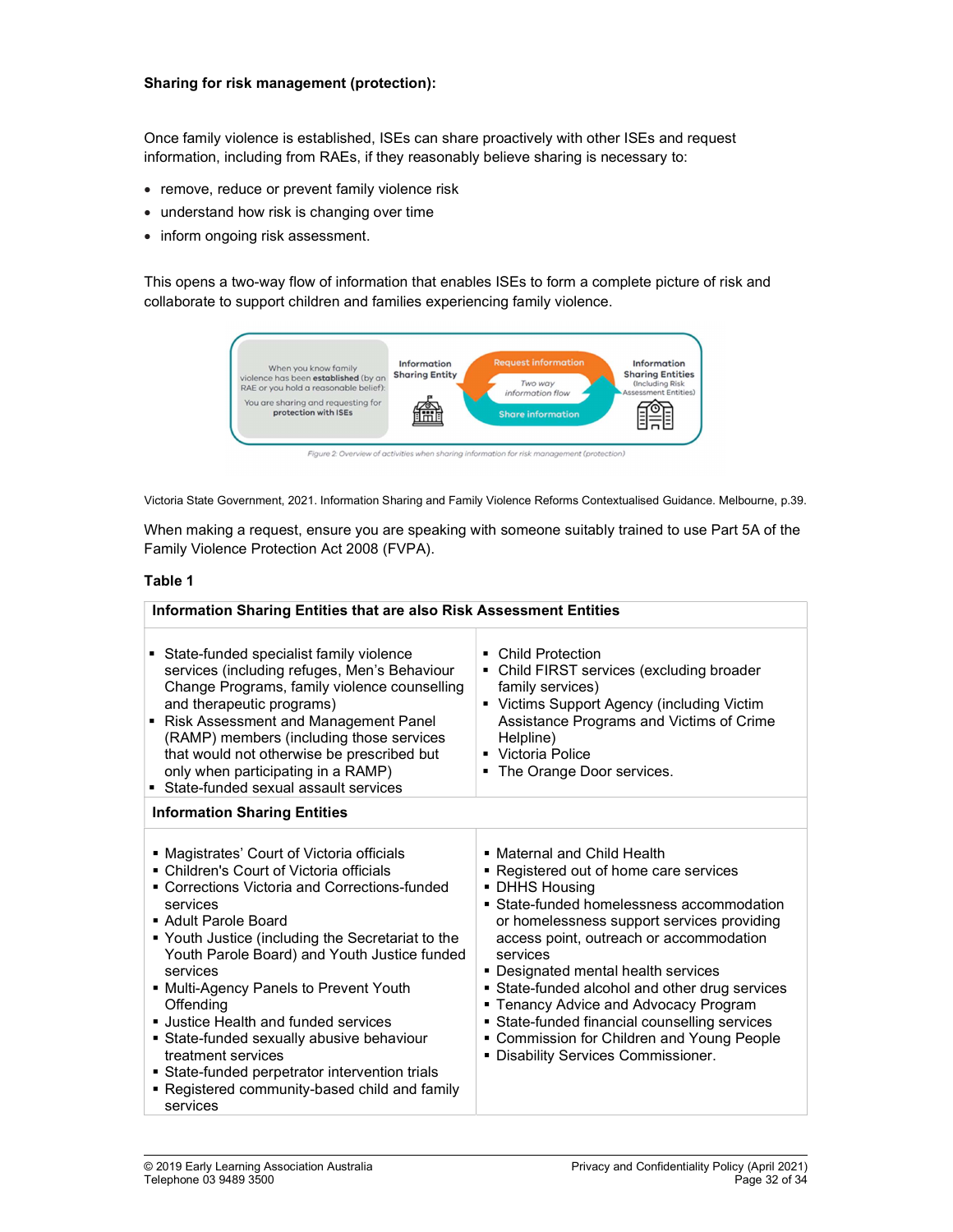### Record keeping

ISEs have specific record keeping obligations under the FVISS and the CISS. ISEs can choose how they will meet their record keeping obligations, which might include written or online case notes, specific record keeping forms or IT solutions, and are in line with the Privacy and Data Protection Act 2014 (Vic) and, where applicable, the Australia Privacy Principles obligations.

When an ISE receives a request to share information they must record:

- the ISE that requested the information
- the date of the request
- the information that was requested
- if refusing a request, the request and the reason why it was refused.

When an ISE shares information (either proactively or on request) they should:

- know and record what scheme they are sharing under (FVISS, CISS or both)
- know and record whom information is being shared about
- record how the threshold for sharing was met.
- relevant risk assessments or safety plans that have been prepared for a person at risk of family violence.

Documentation is also required if sharing about:

- adult victim survivors of family violence or third parties under FVISS (where a child is at risk)
- a child's parent under CISS
- child victim survivors of family violence
- any child in order to promote their wellbeing or safety.
- whether their views were sought about sharing their information
- if their views were not sought, record the reason why
- if they were informed that their information was shared
- whether information was shared with consent and whether the consent was written, verbal or implied
- if the information was shared without consent, record the reason why
- if the information was shared without consent, record if the person was informed that their information was shared without consent

Examples of record keeping forms can be found at: www.vic.gov.au/guides-templates-tools-forinformation-sharing